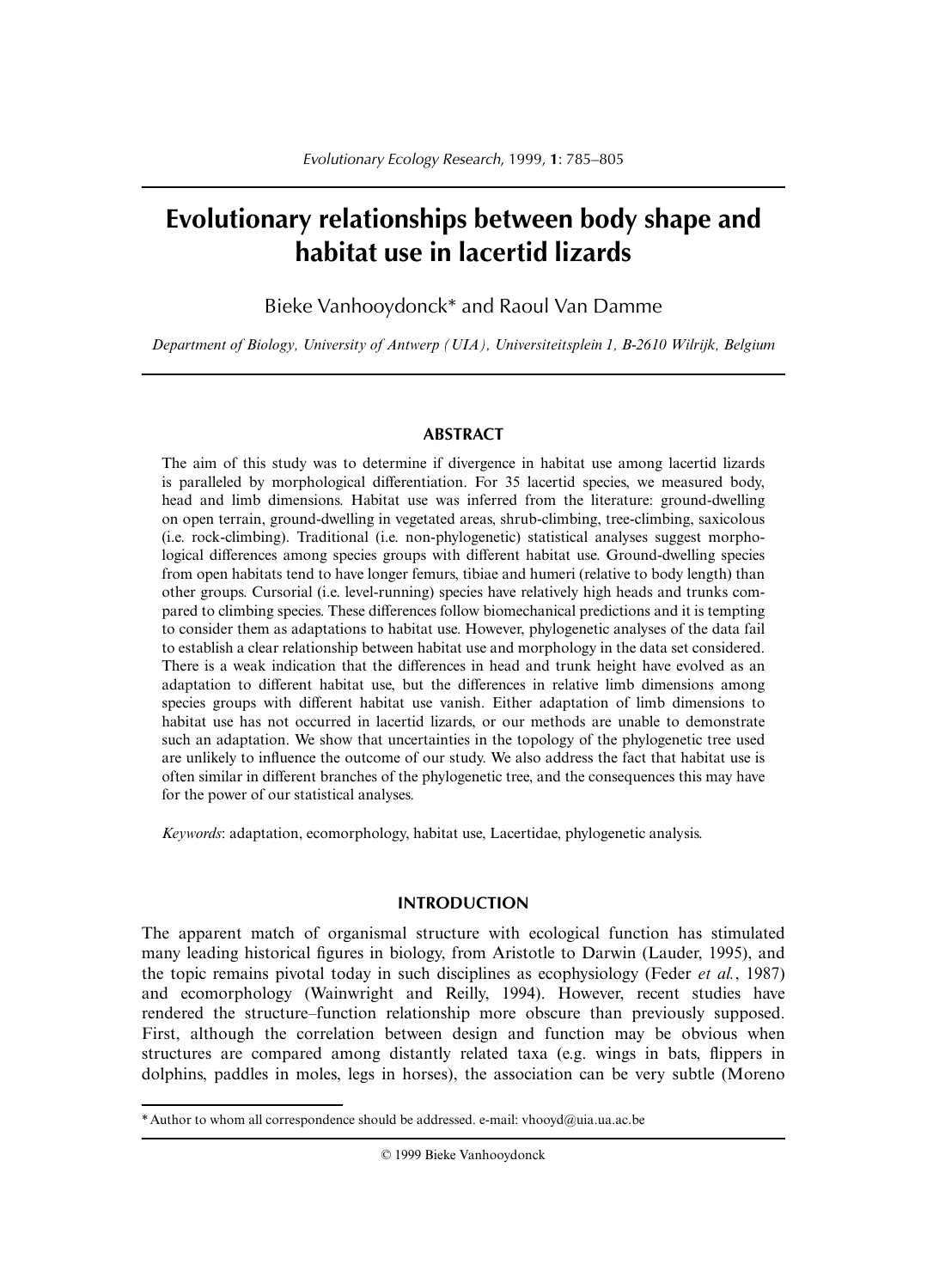and Carrascal, 1993; Van Damme *et al.*, 1997) or even non-existent (Wiens and Rotenberry, 1980; Lederer, 1984; Wiens, 1989) *within* adaptive zones. Secondly, while some characteristics can change radically and relatively rapidly, others appear immune from selection or random fluctuation. For instance, differences in the structure of the fins and limbs of tetrapods directly reflect changes in habitat and lifestyle within and between each major group, but the number of digits on both fore limbs and hind limbs in extant species is the same as it was in the ancestral group of amniotes living 340 million years ago (Carroll, 1997). Thirdly, rates of evolutionary change appear extremely variable from one group of organisms to the next (and from one time period to another) both at levels of species and of higher taxa. For instance, cichlids adapted much faster to the new trophic environments than any other families of fish from the East African Great Lakes (Coulter, 1991). Finally, even within closely related groups, ecomorphological patterns may differ substantially between environments. For example, morphological variation in Caribbean island anoles correlates primarily with perch diameter, whereas among mainland anoles, morphology correlates primarily with perch height (Irschick *et al.*, 1997). These complexities impel biologists to investigate evolutionary pathways for a range of structural characteristics, in a variety of organisms and environments.

Caribbean *Anolis* lizards have been showpieces of ecomorphological studies for many years. On each of the Greater Antillean islands, different species of *Anolis* occupying similar microhabitats tend to be similar in body size, limb and tail proportions, and other characteristics (Collette, 1961; Rand and Williams, 1969; Williams, 1972), and the functional basis for this morphological differentiation is well understood (Moermond, 1979; Pounds, 1988; Losos and Sinervo, 1989; Losos, 1990a,b,c; Losos and Irschick, 1996). The phylogeny of *Anolis* indicates that similar anole communities have evolved independently at least four times in the West Indies (Williams, 1983; Burnell and Hedges, 1990; Losos, 1992; Irschick *et al.*, 1997; Losos *et al*., 1998), suggesting a strong and highly predictable correlation between lizard ecology (habitat use) and general morphology.

However, studies of other groups of lizards do not confirm the patterns found in Caribbean *Anolis* (e.g. Jaksic *et al*., 1980, on *Liolaemus*; Miles, 1994, on phrynosomatid lizards). Moreover, in a recent study, Irschick *et al.* (1997) showed that ecomorphological patterns found in Caribbean anoles differ dramatically from those in mainland habitats (see above). Thus the remarkable evolutionary radiation of the West Indian anoles may not constitute a good model for other lizard groups. This inconsistency prompted us to study the relationship between habitat use and general morphology in lizards of the family Lacertidae.

Distributed over much of Europe, Asia and Africa, lacertid lizards have radiated extensively into habitats ranging from tundra to alpine meadows, heathland and Mediterranean scrub, to tropical forests, semi-desert and desert. Within these habitats, lacertids occupy microhabitats and substrates that vary considerably in structure (Arnold, 1989a): some species are mainly cursorial, and live on very open or highly vegetated terrain; others frequently climb shrubs or even trees, and yet others are mainly saxicolous. In contrast to other lizard families, differences in habitat use among lacertid lizards have not produced distinctive modifications such as adhesive toe pads or loss of limbs. Moreover, at first glance, all species seem to share the same body shape. However, a thorough study of the relationship between habitat use and morphology is lacking for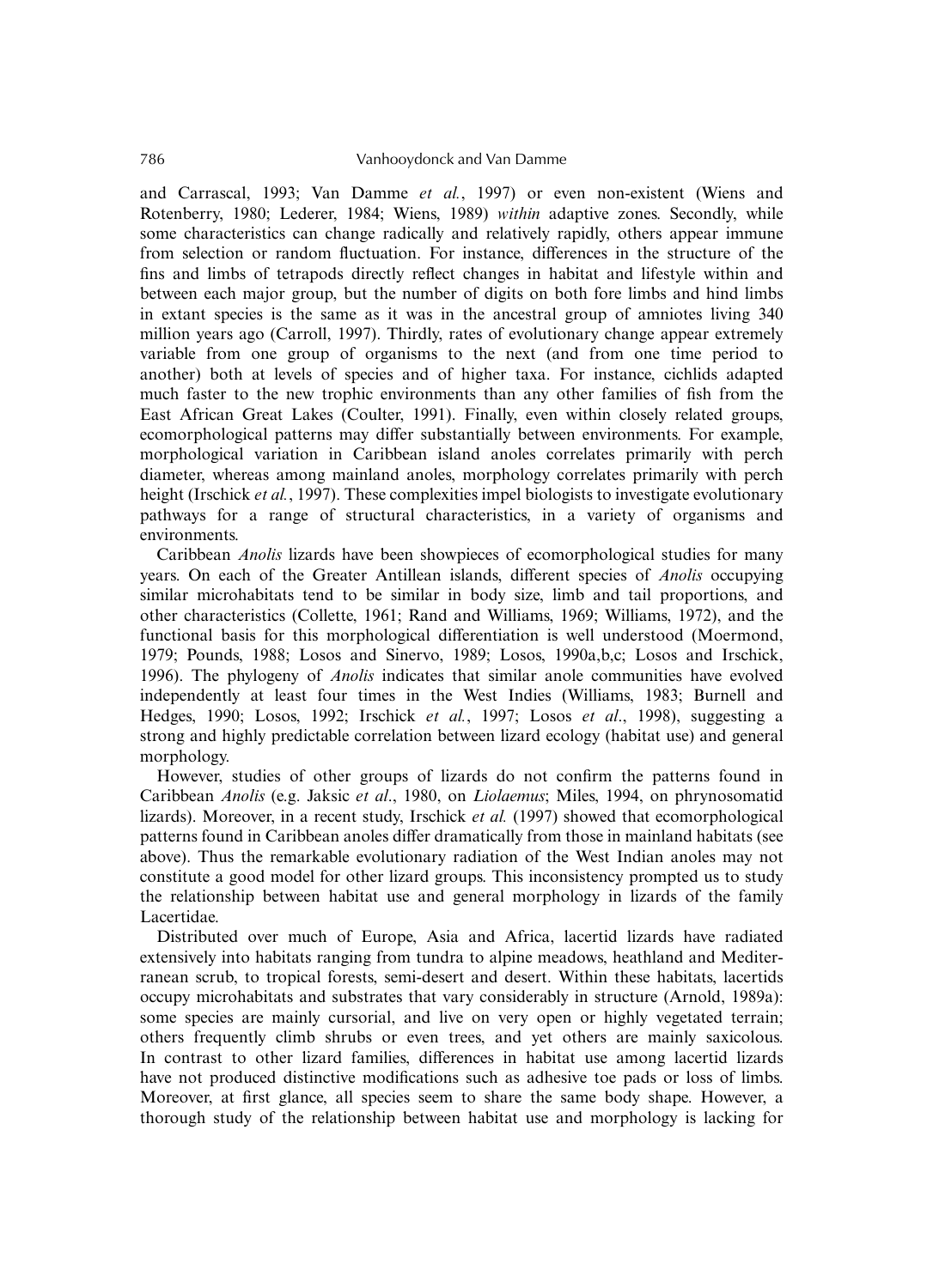this family (but see Arnold, 1989b, 1998), and more subtle adaptations may have been overlooked.

Associations between limb proportions, general body shape and habitat use can be expected because of the high structural differences among the habitats occupied by lacertids. Moreover, requirements imposed by one lifestyle may conflict with those imposed by another. Specifically, fast-running lizards from open habitats should have relatively long hind limbs (Pianka and Pianka, 1976; Garland and Losos, 1994) and short fore limbs (Snyder, 1962; Losos, 1990c). In contrast, rock- or tree-climbing species should have short fore and hind limbs (Jaksic *et al.*, 1980; Pounds, 1988; Sinervo and Losos, 1991). The body shape of cursorial species, especially those living in vegetated areas, should be laterally compressed (Snyder, 1954; Van Damme *et al.*, 1997). A dorso-ventrally flattened body seems more appropriate for tree-climbing and saxicolous species (Cartmill, 1985; Pounds, 1988; Miles, 1994).

In this study, we test the hypothesis that the ecological radiation of lacertid lizard species has produced a concordant differentiation in relative limb dimensions and general body shape. Because evolutionary history may play an important role in shaping present-day patterns, we adopt a phylogenetic approach.

### **MATERIALS AND METHODS**

#### **Morphology**

We took morphometric measurements on specimens from 35 lacertid species (Table 1). Fixed specimens (31 species) were obtained from the Natural History Museum in London (UK), the Museum of Central Africa in Tervuren and the Royal Belgian Institute of Natural Sciences in Brussels (Belgium). A preliminary analysis comparing fixed and live specimens of the same species showed no effect of fixation on the shape characteristics considered here. Therefore, we added measurements of live specimens from an additional four species to the data set. To eliminate effects of sex and age, we only considered adult males. Between six and 29 specimens were measured per species.

We took the following measurements to the nearest 0.01 mm using digital calipers (Mitutoyo CD-15DC): snout–vent length, head length, head width, head height, body length, body width, body height, femur length, tibia length, metatarsus length, length of the second toe of the hind foot, humerus length, radius length, metacarpus length and length of the fourth toe of the front foot (see Appendix for descriptions and raw data). Tail length was not included in the analysis because many specimens had partly regenerated tails.

#### **Habitat use**

We obtained information on the habitat use of the 35 species considered from the literature (Table 1). Each of the species was attributed to one of five classes of habitat use (Arnold, 1998): (1) ground-dwelling species that live on open, sparsely vegetated terrain, typically desert or semi-desert areas; (2) ground-dwelling species that occupy densely vegetated habitats, such as meadows, heathlands and Mediterranean maquis; (3) shrubclimbing species; (4) tree-climbing species, most often seen on the trunk of trees; and (5) saxicolous species, living on boulders, rocks or walls.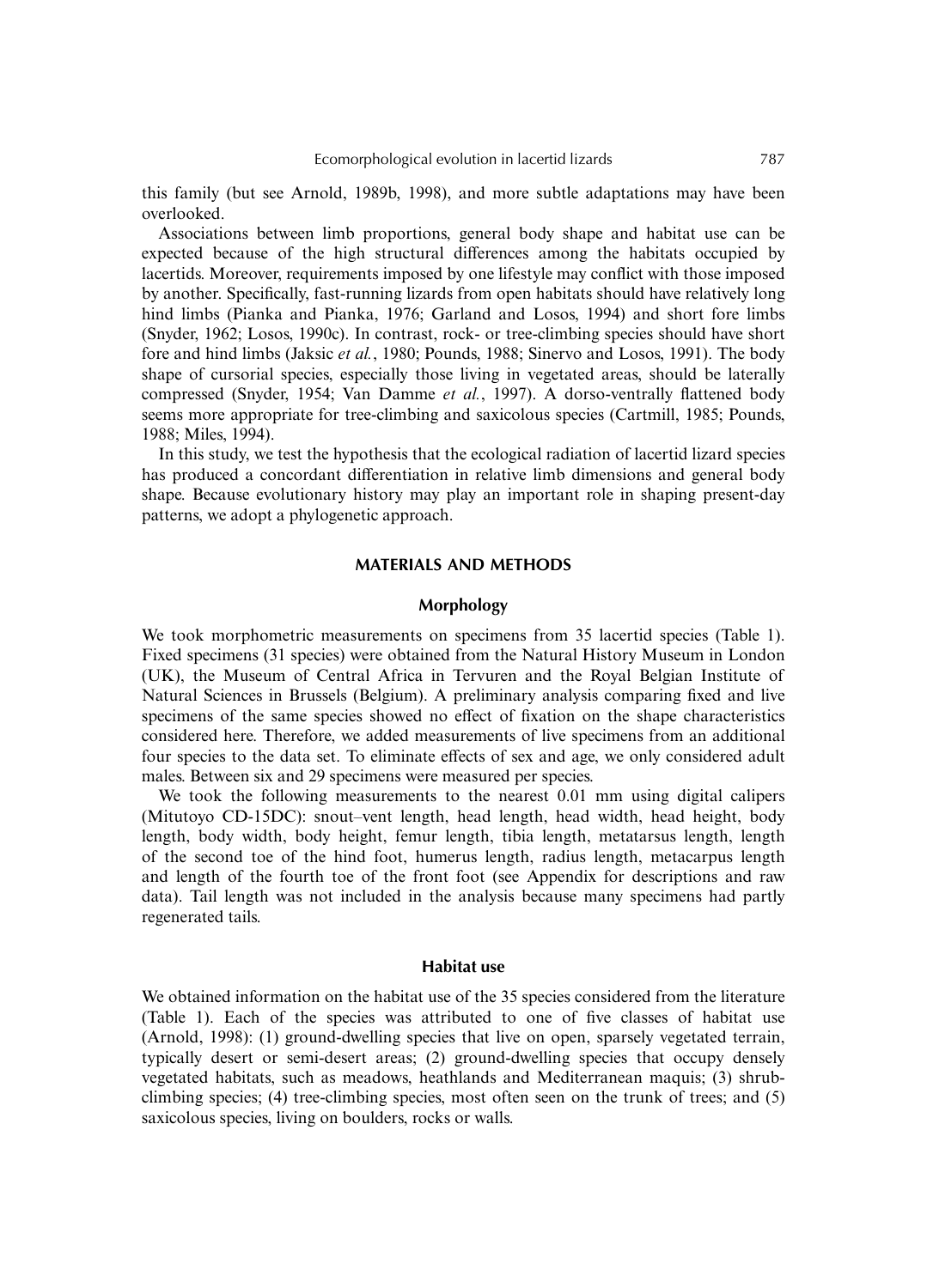| Species               | Code      | $\boldsymbol{n}$ | Condition Habitat |                | References                                                         |
|-----------------------|-----------|------------------|-------------------|----------------|--------------------------------------------------------------------|
| Acanthodactylus       |           |                  |                   |                |                                                                    |
| aureus                | AU        | 12               | 1                 | $\mathbf{1}$   | Arnold (1998)                                                      |
| Acanthodactylus       |           |                  |                   |                |                                                                    |
| boskianus             | AВ        | 23               | $\mathbf{1}$      | $\mathbf{1}$   | Pérez-Mellado (1992), Arnold (1998)                                |
| Acanthodactylus       |           |                  |                   |                |                                                                    |
| longipes              | AL        | 12               | $\mathbf{1}$      | $\mathbf{1}$   | Pérez-Mellado (1992), Arnold (1998)                                |
| Acanthodactylus       |           |                  |                   |                |                                                                    |
| pardalis              | AP        | 17               | $\mathbf{1}$      | 1              | Arnold (1998)                                                      |
| Acanthodactylus       |           |                  |                   |                |                                                                    |
| scutellatus           | AS        | 10               | $\mathbf{1}$      | 1              | Pérez-Mellado (1992), Arnold (1998)                                |
| Eremias persica       | EP        | 10               | $\mathbf{1}$      | $\mathbf{1}$   | Minton (1966), Arnold (1998)                                       |
| Eremias velox         | EV        | 12               | $\mathbf{1}$      | 1              | Terent'ev and Chernov (1949), Arnold (1998)                        |
| Ichnotropis capensis  | IC        | 24               | $\mathbf{1}$      | $\mathbf{1}$   | Branch (1988), Arnold (1998)                                       |
| Lacerta parva         | LP        | 9                | $\mathbf{1}$      | $\mathbf{1}$   | Terent'ev and Chernov (1949), Arnold (1998)                        |
| Lacerta pater         | PA        | 13               | $\mathbf{1}$      | $\mathbf{1}$   | Schleich et al. (1996)                                             |
| Mesalina brevirostris | MB        | 9                | $\mathbf{1}$      | $\mathbf{1}$   | Arnold (1998)                                                      |
| Mesalina guttulata    | МG        | 29               | $\mathbf{1}$      | $\mathbf{1}$   | Pérez-Mellado (1992), Arnold (1998)                                |
| Adolfus africanus     | AA        | 14               | $\mathbf{1}$      | $\overline{c}$ | Arnold (1989b, 1998)                                               |
| Adolfus jacksoni      | AJ        | 21               | $\mathbf{1}$      | $\sqrt{2}$     | Arnold (1989b, 1998)                                               |
| Adolfus vauereselli   | AV        | 10               | $\mathbf{1}$      | $\overline{c}$ | Arnold (1989b, 1998)                                               |
| Gallotia galloti      | GG        | $\tau$           | $\overline{2}$    | $\mathfrak{2}$ | Ashmole and Ashmole (1989)                                         |
| Heliobolus spekii     | HS        | 8                | $\mathbf{1}$      | $\sqrt{2}$     | Arnold (1998)                                                      |
| Lacerta vivipara      | VI        | 20               | 2                 | $\mathfrak{2}$ | Dely and Böhme (1984), Arnold et al. (1978), Arnold<br>(1998)      |
| Ophisops minor        | <b>OM</b> | 9                | $\mathbf{1}$      | $\overline{c}$ | Arnold (1998)                                                      |
| Podarcis sicula       | PS        | 9                | $\mathbf{1}$      | $\sqrt{2}$     | Arnold et al. (1978), Arnold (1998)                                |
| Podarcis taurica      | PT        | 11               | $\mathbf{1}$      | $\mathfrak{2}$ | Kabisch (1986), Arnold (1998)                                      |
| Takydromus            |           |                  |                   |                |                                                                    |
| sexlineatus           | <b>TS</b> | 11               | $\mathbf{1}$      | $\overline{2}$ | Karsen et al. (1986), Arnold (1998)                                |
| Acanthodactylus       |           |                  |                   |                |                                                                    |
| haasi                 | AH        | 9                | $\mathbf{1}$      | 3              | Leviton et al. (1992), Arnold (1998)                               |
| <i>Algyroides</i>     |           |                  |                   |                |                                                                    |
| nigropunctatus        | AN        | 15               | $\mathbf{1}$      | 3              | Arnold et al. (1978), Arnold (1998)                                |
| Lacerta viridis       | LV        | 13               | $\mathbf{1}$      | 3              | Nettmann and Rykena (1984), Arnold et al. (1978),<br>Arnold (1998) |
| Holaspis guentheri    | HG        | 18               | $\mathbf{1}$      | $\overline{4}$ | Branch (1988), Arnold (1989b, 1998)                                |
| Lacerta chlorogaster  | LC        | 13               | $\mathbf{1}$      | 4              | Terent'ev and Chernov (1949), Arnold (1998)                        |
| Algyroides fitzingeri | AF        | 8                | $\mathbf{1}$      | 5              | Forman and Forman (1981), in den Bosch (1986)                      |
| Lacerta bedriagae     | BE        | 10               | $\overline{c}$    | 5              | Arnold et al. (1978), Castilla et al. (1989), Arnold<br>(1998)     |
| Lacerta jayakari      | LJ        | 10               | $\mathbf{1}$      | 5              | Arnold (1998)                                                      |
| Lacerta oxycephala    | LO        | 14               | $\mathbf{1}$      | 5              | Bischoff (1984), Arnold (1998)                                     |
| Podarcis erhardii     | PE        | 12               | $\mathbf{1}$      | 5              | Gruber (1986)                                                      |
| Podarcis filfolensis  | PF        | 12               | $\mathbf{1}$      | 5              | <b>Bischoff</b> (1986)                                             |
| Podarcis muralis      | PM        | 11               | 2                 | 5              | Arnold et al. (1978), Avery et al. (1987), Arnold<br>(1998)        |
| Podarcis tiliguerta   | TI        | 12               | $\mathbf{1}$      | 5              | Arnold et al. (1978), Van Damme et al. (1990)                      |

Table 1. Species of lacertid lizards used in the analysis: Number of specimens measured of each species, their condition ( $1 = fixed$ ,  $2 = alive$ ) and their habitat use

*Note*: References are to studies describing habitat use. Species are classified as (1) ground-dwelling in open terrain, (2) ground-dwelling in vegetated areas, (3) shrub-climbing, (4) tree-climbing and (5) saxicolous. See text for details.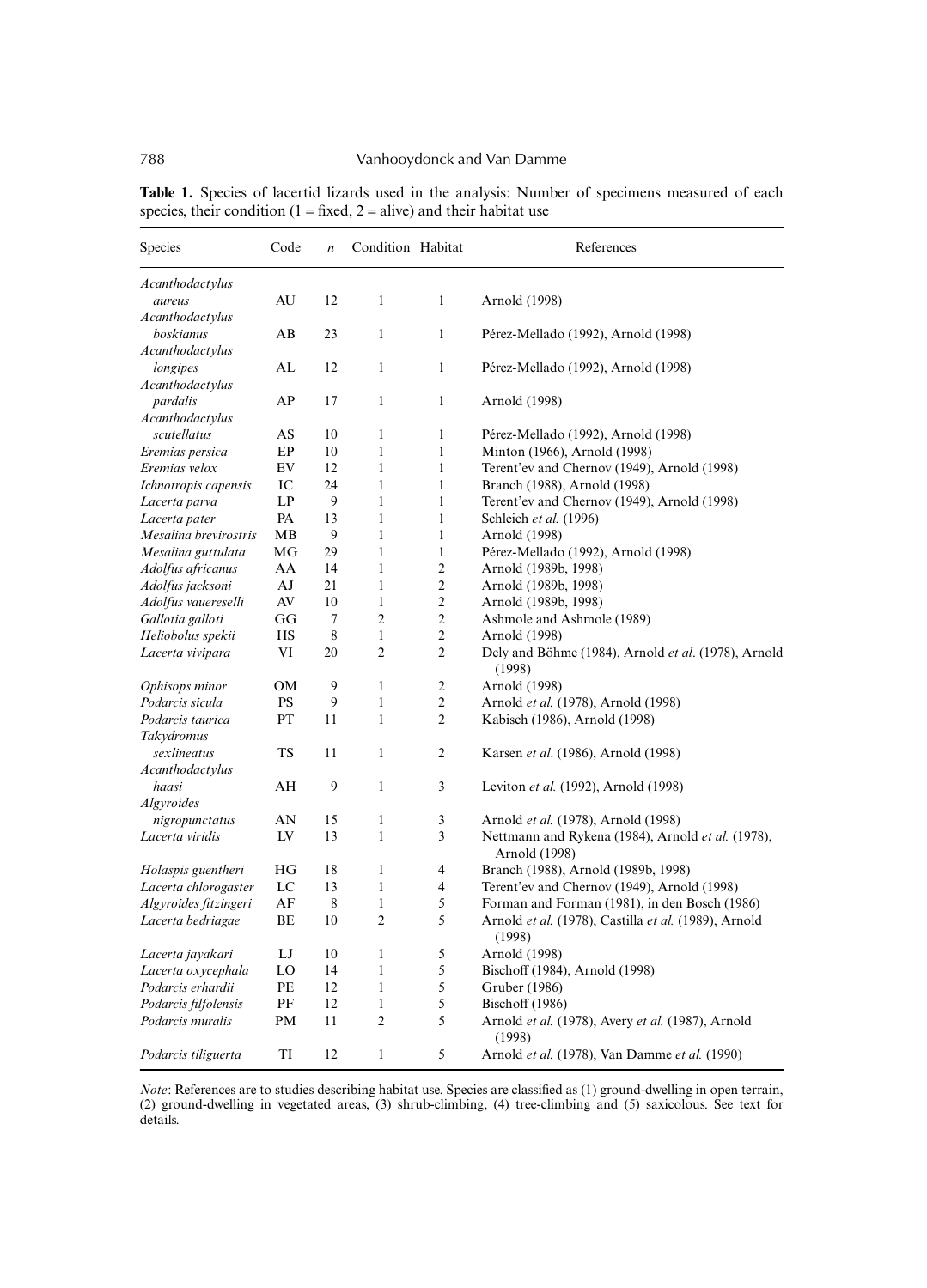#### **Non-phylogenetic analyses**

All analyses are based on logarithmically transformed (log10) data. We evaluated size differences among species, and among species groups with different habitat use, with a nested analysis of variance (SPSSwin 5.0.1; species nested in habitat use). The among-habitat use mean squares were tested against the among-subgroups (species within habitat use) mean squares. Satterthwaite's approximation was used to calculate appropriate *F*-statistics and degrees of freedom (Sokal and Rohlf, 1994). To evaluate differences in shape, we calculated logarithms of individual trait values and regressed them against the logarithm of snout–vent length. The residuals of these relationships were used as input for further analyses.

We then performed a factor analysis on the residuals to identify morphological measures responsible for the overall variation in body shape and to test for differences in general body shape among species of the five classes of habitat use (Statistica 5.0). Factors were extracted using the varimax rotational strategy. The correlation (factor loading) between an original variable and the factors extracted was used to evaluate the importance of the original variable in the description of the overall morphological variation. We calculated factor scores on the two most important factors and used them as input for a nested analysis of variance (species nested in habitat use). We then performed *a posteriori* tests (Tukey Honest Significant Difference test for unequal *N*) to determine between which habitat use categories the differences lay.

## **Phylogenetic analyses**

In recent years, it has been stressed repeatedly that evolutionary analyses should be conducted in an explicit phylogenetic context (Felsenstein, 1985, 1988; Harvey and Pagel, 1991; Garland *et al.*, 1993). Because species share parts of their evolutionary history, they cannot be considered independent data points. Hence, the statistical significance of differences among sets of species cannot be evaluated with standard tabular *F*-distributions (see Pagel, 1993). One way out of this impasse is to create an appropriate empirical null distribution – that is, one that takes the phylogenetic relationships among the species into account. In this study, we used the PDSIMUL and PDANOVA computer programs presented by Garland *et al.* (1993) to derive such a distribution.

In the PDSIMUL program, we used Brownian motion as a model of evolutionary change. The means and variances of the simulations were set to the means and variances of the original data. We repeated the procedure 1000 times. The analyses were run both with and without limits imposed and highly similar results were obtained. In the first case, the lower limit was set to 1 (log10) and the upper limit to 3.5 (log10) (see Arnold, 1989a). We only report the results from the unbounded simulations.

The PDANOVA program performs traditional one-way analyses of variance (ANOVA) on each of the simulated data sets. The *F*-statistics of these 1000 analyses of variance were used to create a null distribution against which the *F*-value from the actual data set can be compared. We considered differences among means of species with the respective habitat use significant if the *F*-value exceeded the upper 95th percentile of the empirical *F*-distribution.

The method described requires input on the topology and branch lengths of the phylogenetic tree. The phylogeny of the Lacertidae is incompletely resolved, and we had to use a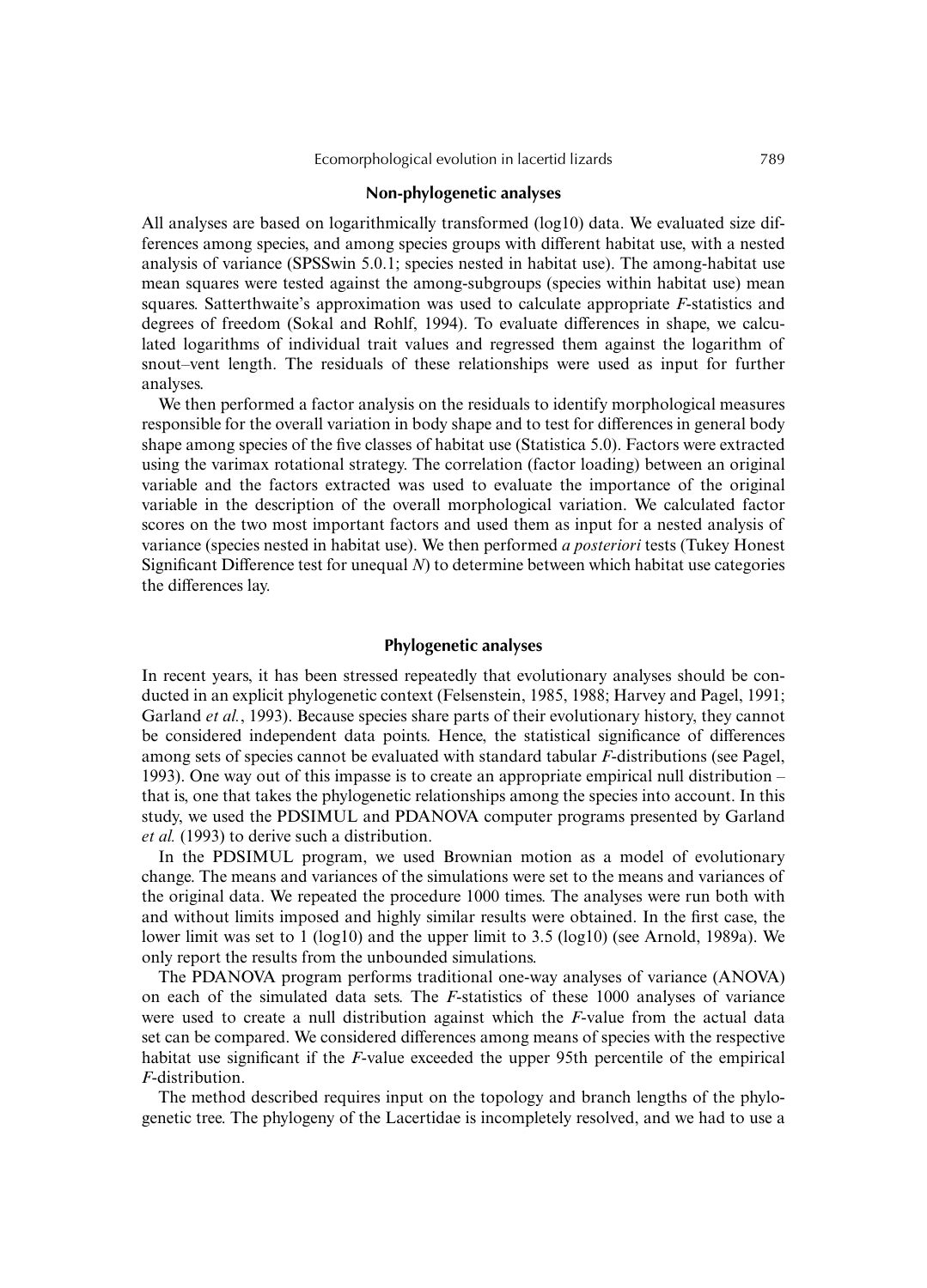combination of results from immunological (Lutz and Mayer, 1985; Mayer and Lutz, 1989, 1990; Mayer and Benyr, 1994) and morphological studies (Arnold, 1983, 1989a, 1998) to construct a 'currently best' tree (Fig. 1; see also Bauwens *et al.*, 1995). As few data are available on divergence times between species, all branch lengths were set to unity. It has been shown that the actual length of the branches does not usually affect the results of phylogenetic analyses substantially (Martins and Garland, 1991; Walton, 1993; Irschick *et al.*, 1996, Díaz-Uriarte and Garland, 1998).

We performed the phylogenetic analyses on a subset of morphological variables (means per species): (1) snout–vent length, (2) variables that had high  $(0.7)$  loadings on any of the first two factors and (3) three limb proportions of alleged importance in locomotion (fore limb/hind limb, radius/humerus and tibia/femur). The latter variables were represented by the residuals of least squares linear regressions, all data log10-transformed. The currently available programs for phylogenetic analyses do not allow multivariate comparisons, so all variables were tested separately. To correct the level of significance for multiple testing, we used the Bonferroni correction (Hochberg, 1988).

## **Effect of uncertainties in tree topology**

As already mentioned, parts of the topology of the phylogenetic tree we used are uncertain. This is the case for the relationships near the root of the tree and for some relationships within the Palaearctic and Oriental clade (Arnold, 1989a; Fig. 1). To estimate to what extent these uncertainties may influence our conclusions, we repeated our phylogenetic analyses on a subset of all possible trees for the 35 species. The subset consisted of 1000 trees that varied randomly from the original tree in the resolution of the tentative relationships (see Losos, 1994; Abouheif, 1998). For each of these 1000 trees, 1000 trait simulations (i.e. 1 million in total) were performed along the branches to obtain an empirical *F*-distribution, following the same procedure as in the PDSIMUL and PDANOVA programs (Garland *et al.*, 1993; see above). The distribution of the 1000 critical *F*-values thus obtained was used to evaluate the effect of the uncertain tree topology on our conclusions.

We performed these simulations for only one variable (residual head height), because they are very time-consuming. Moreover, the critical *F*-values obtained by simulation were very similar for all traits considered (see Results).

#### **Effect of habitat use clustering**

The distribution of habitat use over the phylogenetic tree is highly unequal (Fig. 1). Habitat use tends to 'cluster' in parts of the tree. For instance, most members of the genus *Acanthodactylus* belong to the 'ground-dwelling in open vegetation' group. To quantify the effect of this habitat use 'clustering' on the power of the phylogenetic statistical analysis, we generated a set of 1000 trees with topologies equal to the original tree, but with habitat use randomly assigned to each tip node. For each of these 1000 trees, we calculated the sum of the number of nodes between each pair of species using the same habitat. We considered this sum as a measure of habitat use 'clustering'. Then, following the same method as used in the computer programs PDSIMUL and PDANOVA (Garland *et al.*, 1993; see above), 1000 trait simulations were performed along the branches of each tree to obtain empirical *F*-distributions.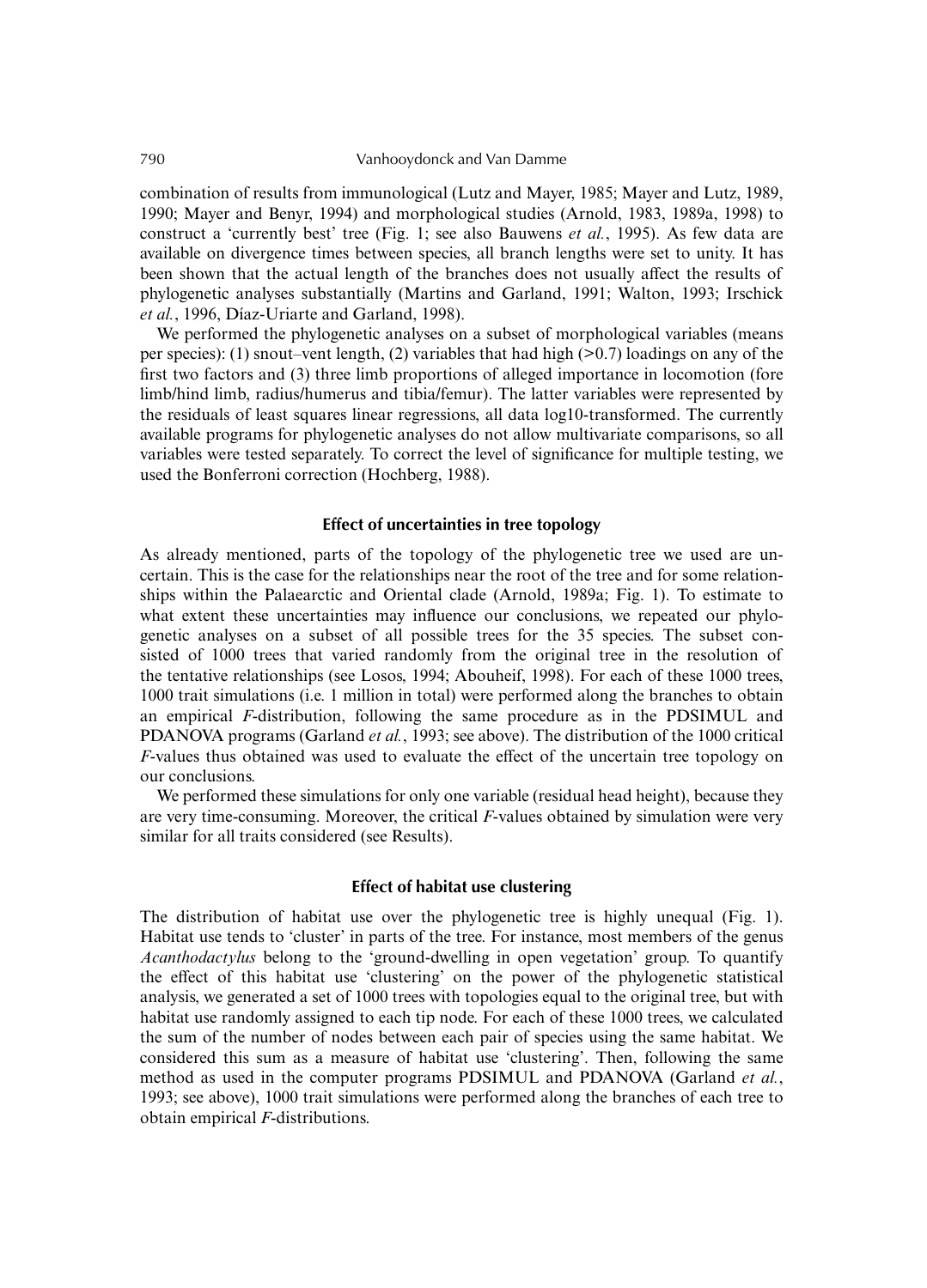

**Fig. 1.** Phylogenetic tree used in the analyses. The tree was constructed based on results from immunological and morphological studies (see text for references). It should be noted that the phylogeny is incompletely resolved and that the tree used should thus be considered a 'currently' best approximation. Tentative relationships are represented by the dashed lines. Symbols refer to habitat use ( $\blacksquare$ , ground-dwelling in open habitats;  $\blacklozenge$ , ground-dwelling in vegetated habitats;  $\blacktriangle$ , shrubclimbing;  $\bullet$ , tree-climbing;  $\nabla$ , saxicolous).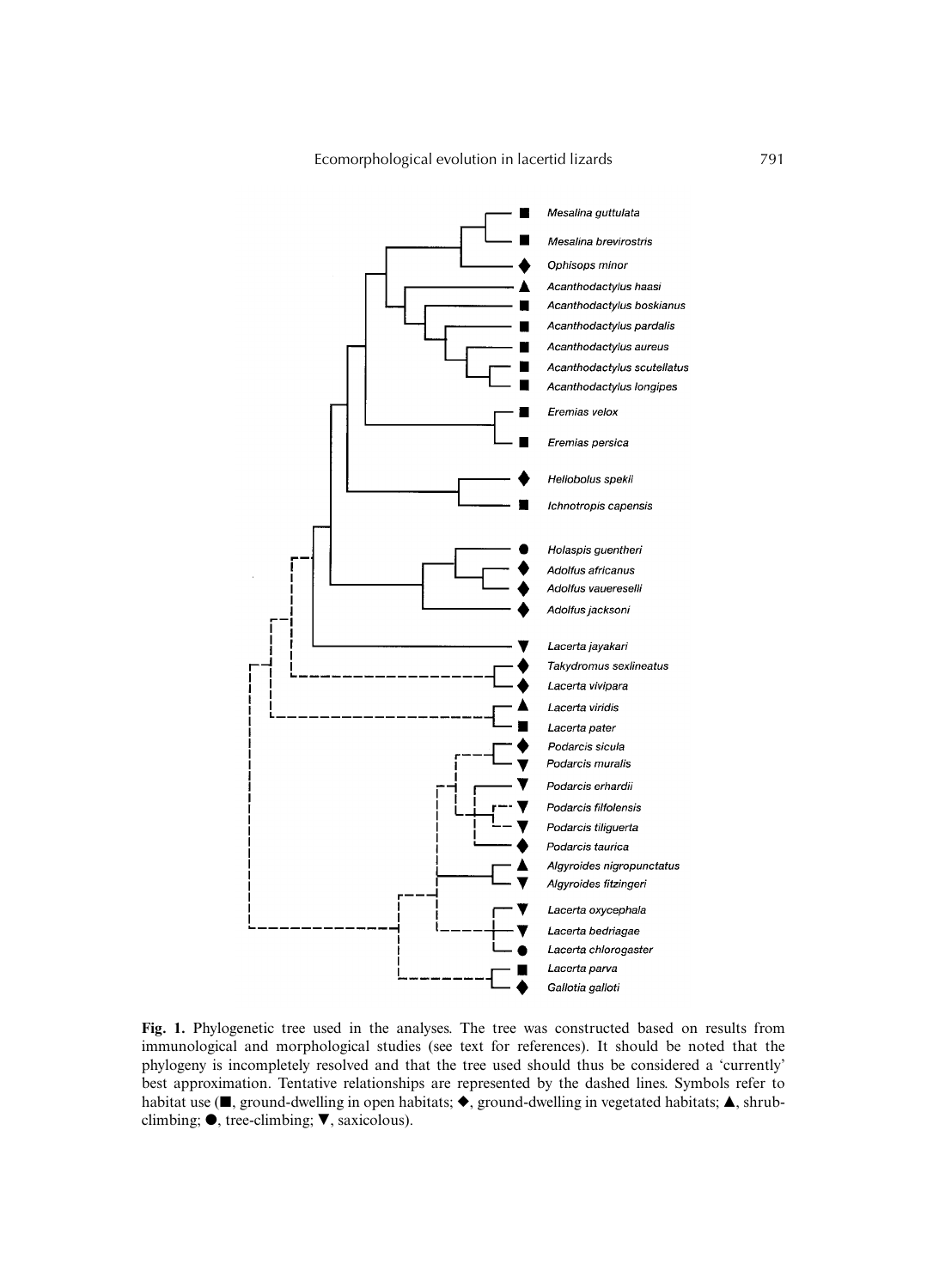# **RESULTS**

#### **Non-phylogenetic analyses**

The bulk of variation in snout–vent length was among species with the same habitat use (nested ANOVA:  $F_{30,449} = 91.70$ ,  $P < 0.0001$ ). Snout–vent length did not differ among species with different habitat use  $(F_{4,30} = 0.59, P = 0.67)$ . In all five habitat use categories considered, average snout–vent length clustered mainly between 40 and 80 mm, but all groups using the same habitat (except the tree-climbing species) also contained species with much higher average snout–vent lengths (Fig. 2).

Factor analysis on the 14 size-free morphometric traits yielded two new variables (Fig. 3). The first factor showed high loadings for residual femur length, residual tibia length and residual humerus length (Table 2). A nested ANOVA on the factor scores revealed marginally significant differences among species groups with different habitat use  $(F_{4,29.82} = 2.99, P = 0.048)$ . The *a posteriori* test separated ground-dwelling species living in open terrain (high scores) from the other four groups (low scores) (Table 3). This suggests that ground-dwelling lacertids from open terrain tend to have long femurs, tibiae and humeri for their body size. However, within the habitat use groups, differences among species also contributed significantly to the variation in factor scores (nested ANOVA:  $F_{30,445} = 31.15, P < 0.0001$ .



**Fig. 2.** The snout–vent length (SVL) of 35 species of lacertid lizards, grouped by habitat use (mean  $\pm$  s.D.). Means are for adult males only; sample sizes vary between 7 and 24. See Table 1 for abbreviations. Symbols refer to habitat use ( $\blacksquare$ , ground-dwelling in open habitats;  $\blacklozenge$ , ground-dwelling in vegetated habitats;  $\blacktriangle$ , shrub-climbing;  $\blacktriangledown$ , tree-climbing;  $\nabla$ , saxicolous).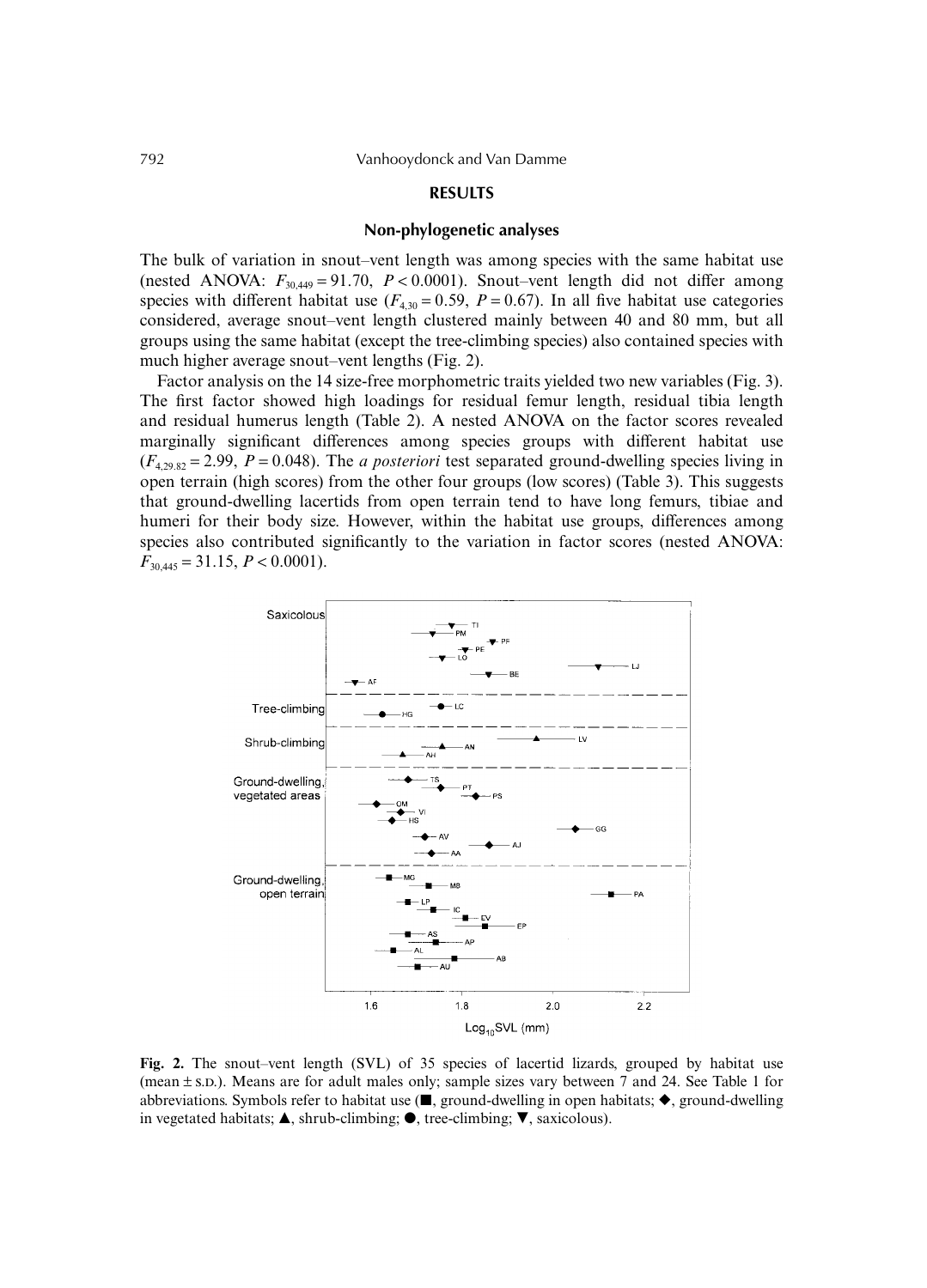

**Fig. 3.** Position of the 35 lacertid species in the 'morphospace' described by the first two factors. The first factor (F1) correlates with femur, tibia and humerus length, the second (F2) with head and body height. Species means are indicated. Symbols refer to habitat use  $(\blacksquare,$  ground-dwelling in open habitats;  $\blacklozenge$ , ground-dwelling in vegetated habitats;  $\blacktriangle$ , shrub-climbing;  $\blacktriangledown$ , tree-climbing;  $\nabla$ , saxicolous).

|                           | Factor 1 | Factor 2 | Factor 3 | Factor 4 | Factor 5 |
|---------------------------|----------|----------|----------|----------|----------|
| Eigenvalue                | 4.44     | 1.72     | 1.27     | 1.19     | 1.06     |
| % Variation accounted for | 31.74    | 12.31    | 9.10     | 8.48     | 7.5      |
| Head length               | 0.02     | 0.12     | 0.35     | 0.03     | 0.75     |
| Head width                | 0.18     | 0.68     | 0.00     | 0.03     | 0.59     |
| Head height               | 0.13     | 0.76     | 0.23     | $-0.07$  | 0.07     |
| Body length               | $-0.21$  | $-0.04$  | $-0.04$  | $-0.07$  | $-0.70$  |
| Body width                | 0.15     | 0.63     | $-0.15$  | 0.12     | 0.28     |
| Body height               | $-0.06$  | 0.84     | 0.12     | $-0.04$  | $-0.10$  |
| Femur length              | 0.79     | 0.05     | 0.06     | 0.24     | 0.25     |
| Tibia length              | 0.88     | 0.25     | 0.11     | 0.15     | 0.01     |
| Metatarsus length         | 0.37     | 0.49     | 0.50     | 0.32     | 0.04     |
| Toe length (hind)         | 0.33     | 0.13     | $-0.18$  | 0.72     | 0.04     |
| Humerus length            | 0.73     | $-0.01$  | 0.32     | $-0.24$  | 0.19     |
| Radius length             | 0.16     | 0.02     | 0.81     | $-0.07$  | 0.16     |
| Metacarpus length         | 0.20     | 0.28     | 0.58     | 0.33     | 0.17     |
| Toe length (fore)         | $-0.12$  | $-0.16$  | 0.31     | 0.70     | 0.07     |

**Table 2.** Eigenvalues, percent variation explained and factor loadings of five factors in the factor analysis (only the first two were used in further analyses and discussion)

The second factor was positively correlated with residual head height and residual body height (Table 2), although its statistical significance is dubious according to the broken stick model (Jackson, 1993). Mean factor scores on this axis differed among habitat use groups (nested ANOVA:  $F_{4,29.75} = 3.67$ ,  $P = 0.015$ ). The *a posteriori* test revealed that species from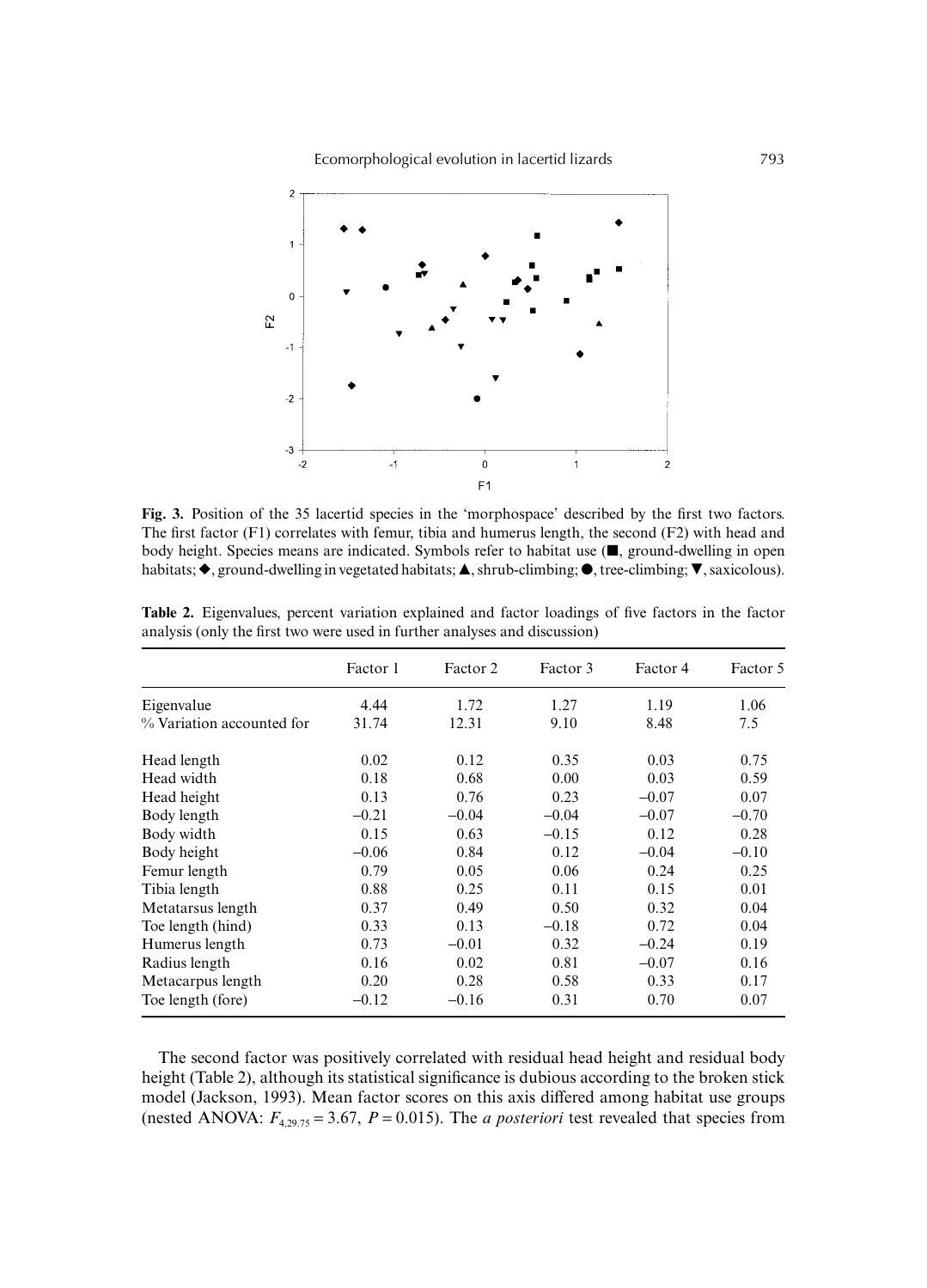| Factor 1<br>Habitat<br>Mean | 0.63 | $\overline{2}$<br>$-0.17$ | 3<br>$-0.28$ | 4<br>$-0.26$ | 5<br>$-0.26$ |
|-----------------------------|------|---------------------------|--------------|--------------|--------------|
| $\mathbf{1}$                |      | 0.00                      | 0.00         | 0.00         | 0.00         |
| $\overline{2}$              |      |                           | 0.87         | 0.96         | 0.75         |
| $\mathfrak{Z}$              |      |                           |              | 1.00         | 1.00         |
| $\overline{4}$              |      |                           |              |              | 1.00         |
| Factor 2                    |      |                           |              |              |              |
| Habitat                     | 1    | $\overline{2}$            | 3            | 4            | 5            |
| Mean                        | 0.38 | 0.37                      | $-0.21$      | $-1.24$      | $-0.55$      |
| $\mathbf{1}$                |      | 0.99                      | 0.00         | 0.00         | 0.00         |
| $\overline{2}$              |      |                           | 0.00         | 0.00         | 0.00         |
| 3                           |      |                           |              | $0.00\,$     | 0.04         |
| $\overline{4}$              |      |                           |              |              | 0.00         |

**Table 3.** *A posteriori* tests (Tukey HSD test for unequal *N*) on factor scores from the first two factors (mean factor scores per habitat are given)

*Note*: Habitats are (1) ground-dwelling in open habitats, (2) ground-dwelling in vegetated habitats, (3) shrubclimbing, (4) tree-climbing and (5) saxicolous.

both ground-dwelling groups had relatively high factor scores compared with the other species, suggesting that relatively high heads and trunks are typical in cursorial species, or atypical in climbing species (Table 3). As for the first axis, variation among species within habitat use groups added significantly to the total variation in factor scores ( $F_{30,449} = 22.51$ ,  $P < 0.0001$ ).

# **Phylogenetic analyses**

Table 4 summarizes the results of the phylogenetic analyses performed on snout–vent length and a set of shape variables. *F*-statistics from one-way ANOVAs on the respective traits were compared to empirical *F*-distributions, obtained by 1000 simulations of character evolution along the phylogenetic tree presented in Fig. 1. Although the *F*-statistics for some of these traits (residual humerus length, residual body and head height, and the tibia/femur and radius/humerus ratios) would be judged significant if compared to standard tables  $(F<sub>0.0514,30]</sub> = 2.69)$ , most of them are not significant when weighed against the appropriate empirical *F*-distribution (6.12 <  $F_{0.05}$  < 7.02). Only head and body height showed marginally significant differences among habitat use categories, but even these vanished when the Bonferroni correction was applied. Thus, in contrast to traditional statistics, the phylogenetic analyses suggest little association between body shape and habitat use.

# **Effect of uncertainties in tree topology**

The critical *F*-values obtained by the simulations along the 1000 new trees, in which the uncertain relations were reshuffled randomly, ranged between 4.5 and 9.0, with a median of 5.55 (Fig. 4). Even when compared to the lowest critical *F*-value (Table 4), the results from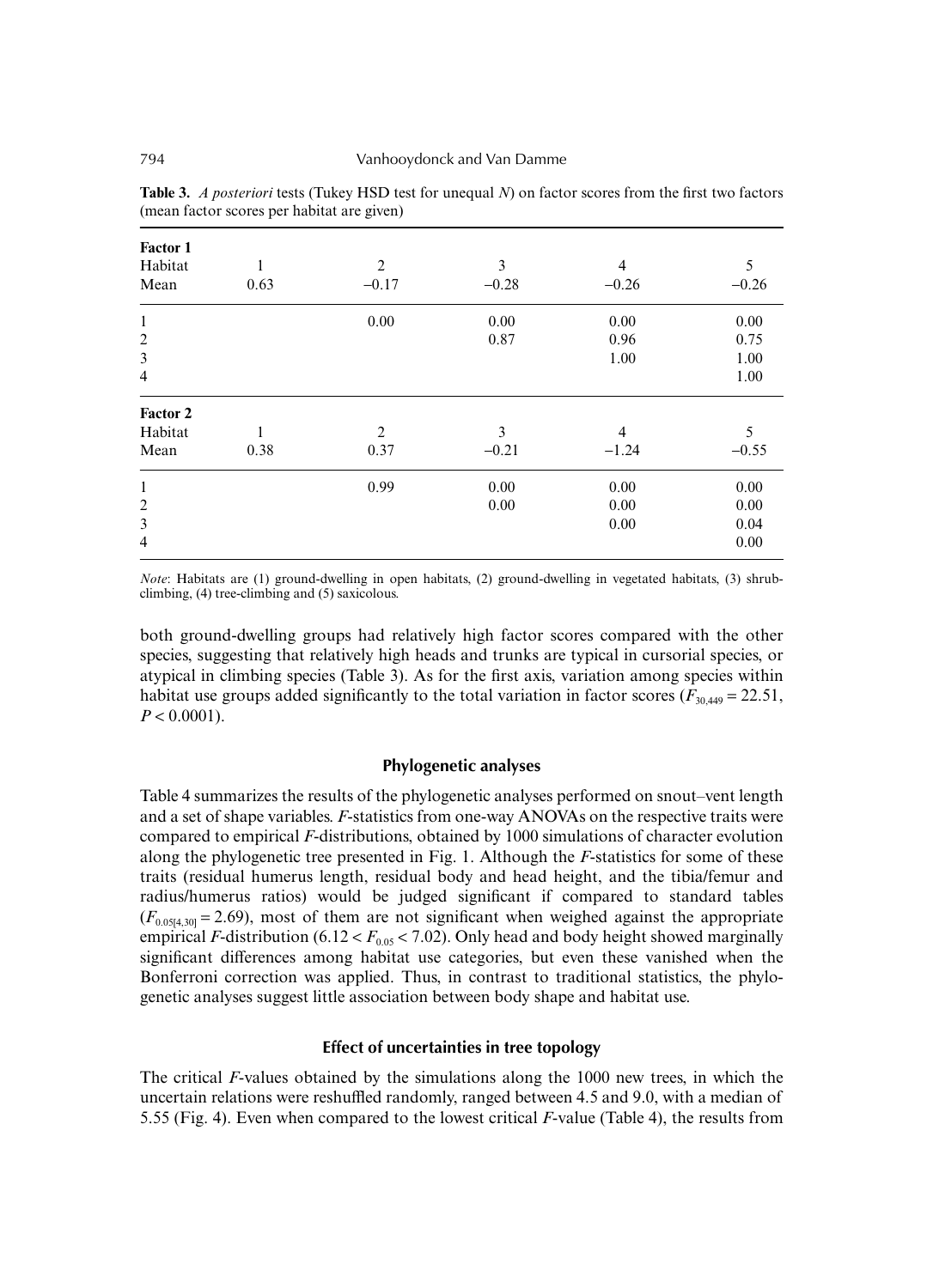**Table 4.** Morphological variation among species from different habitat types: Results of the phylogenetic analyses

| Trait                   | $F_{4,30}$ | P    |
|-------------------------|------------|------|
| Snout-vent length       | 0.49       | 0.91 |
| Residual femur length   | 0.23       | 0.98 |
| Residual tibia length   | 1.86       | 0.51 |
| Residual humerus length | 1.36       | 0.64 |
| Residual head height    | 6.59       | 0.05 |
| Residual body height    | 7.52       | 0.03 |
| Forelimb/hindlimb ratio | 1.91       | 0.48 |
| Tibia/femur ratio       | 4.80       | 0.12 |
| Radius/humerus ratio    | 5.25       | 0.08 |

*Note*: *F*-values were obtained from non-phylogenetic one-way ANOVAs. *P*-values were derived from empirical *F*-distributions, obtained from 1000 simulations of character evolution along the phylogenetic tree from Fig. 1. After Bonferroni correction, none of the results was significant.



**Fig. 4.** Distribution of empirical critical *F*-values (at the 0.05 level of significance) obtained from 1000 simulations of character evolution along a subset of 'all possible' lacertid trees. This subset consisted of 1000 randomly generated trees that varied with respect to the original tree in the resolution of the tentative relationships (see Fig. 1). We compared the *F*-values from Table 4 with this distribution to evaluate the effect of uncertainties in tree topology.

the ANOVAs on most traits would remain non-significant. That is, for most traits, our conclusion (no differences among habitat use groups) holds.

The uncertainties in the tree topology may affect our conclusion concerning the relation between habitat use and head and trunk height, however. For head height, 12.6% of the alternative trees produced critical *F*-values above the observed value. The same was true for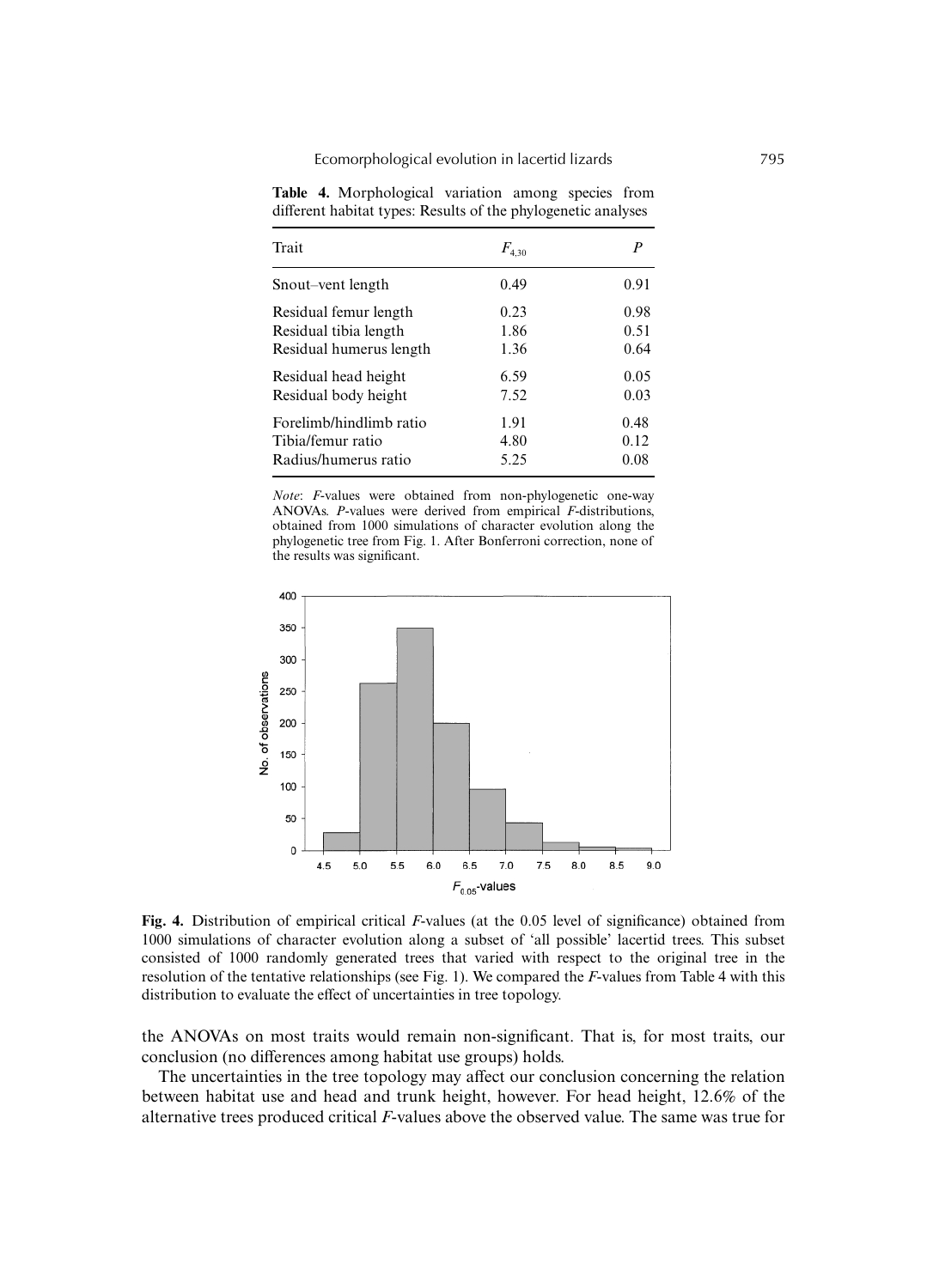1.8% of the 1000 trees in the case of trunk height. If these alternative trees describe the phylogenetic relationships among lacertids better than the tree used above, then we must conclude that the latter variables do not differ among habitat use groups. However, in general, it seems unlikely that our conclusions are faulty because of uncertain tree topology.

## **Effect of habitat use 'clustering'**

The measure for clustering for the 1000 new sets, with topologies equal to the original tree but with habitat use randomly assigned to each tip node, ranged between 1224 and 1549 (median = 1455), while critical  $F_{0.05}$ -values ranged between 1.63 and 5.96 (median = 2.47). We also generated a set of trees with an exceptionally high clustering of habitat use. The worst case had a 'clustering' measure of 820 and produced an  $F_{0.05}$ -value of 23.83 (Fig. 5). Figure 5 clearly shows that habitat use clustering and the critical *F*-value are negatively related. In other words, when phylogenetically close species tend to exhibit identical habitat use, the critical values of the *F*-statistic increase dramatically, such that morphological differences must be extremely pronounced to reject the null hypothesis. The 'clustering' measure for our real tree was 1180, and is situated at the lower extreme of the 1000 trees with habitat use randomly assigned to the tip nodes (see Fig. 5). That is, the rather extreme 'clustering' of habitat use along the lacertids' phylogenetic tree places strong restrictions on our ability to find statistical support for the putative morphological differences among groups of species.



**Fig. 5.** Effect of 'habitat use clustering' on the empirical critical *F*-value against which the amonghabitat use variation must be tested. 'Habitat use clustering' (tendency of habitat use to occur in the same part of the tree) was measured as the total number of nodes between all pairs of species with the same habitat use. A low number of nodes corresponds to a high level of habitat clustering, a high number of nodes to low habitat clustering. Each critical *F*-value was obtained from 1000 simulations of trait evolution along a tree with a topology as in Fig. 1. Values depicted were obtained for trees with habitat use randomly attributed to the extant species  $(\bullet)$  and values for trees on which high 'clustering' was enforced ( $\blacksquare$ ). For reasons of clarity, only a representative subset is depicted in the plot. The open circle refers to the actual situation in lacertid lizards.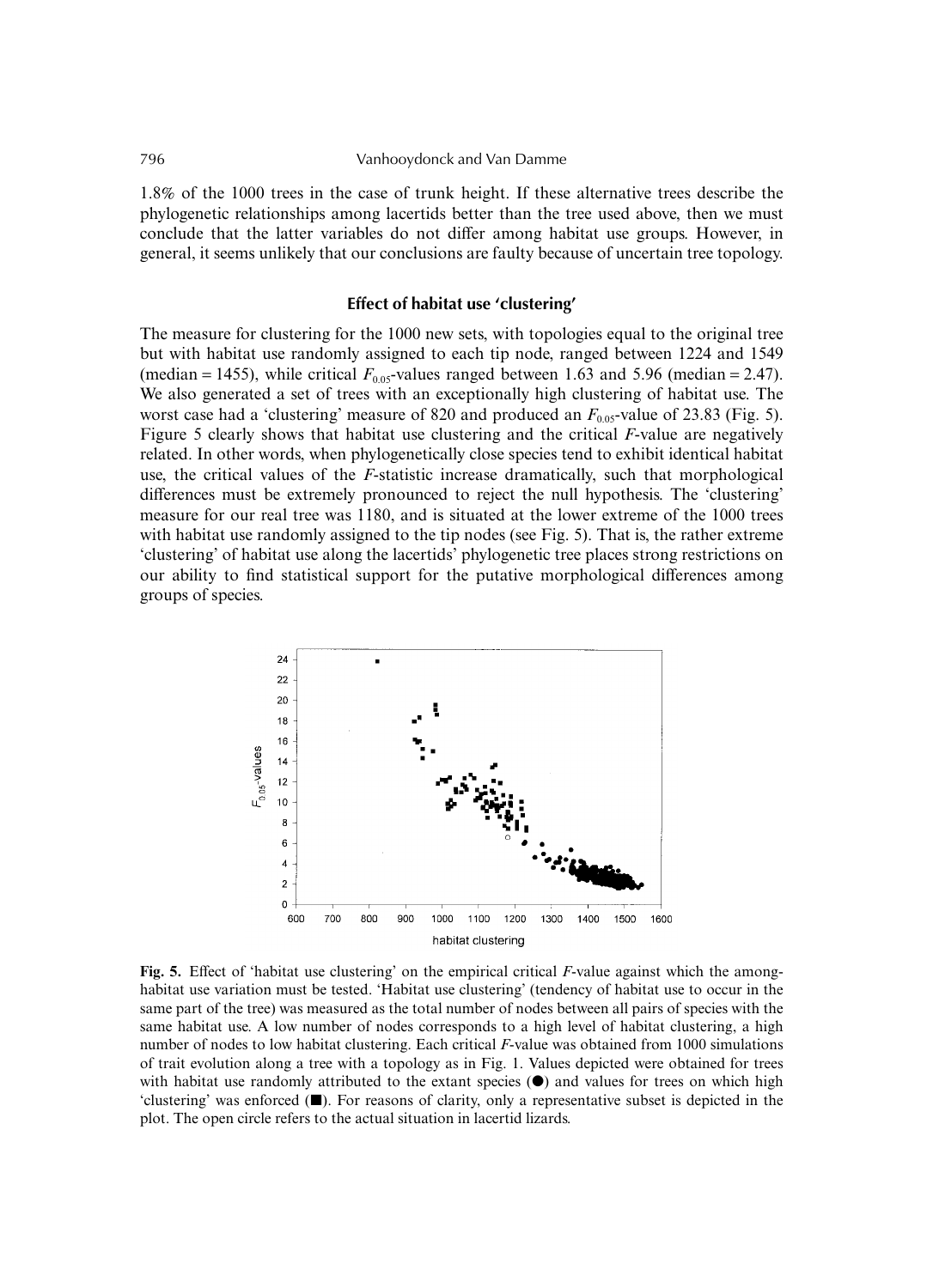#### **DISCUSSION**

Non-phylogenetic analyses confirmed our expectations based on biomechanical models. However, appropriate phylogenetic methods failed to provide statistical support for an association between body size or shape and habitat use.

## **Non-phylogenetic analyses**

Mean snout–vent length did not differ among lacertid lizards that occurred in the five habitat use categories considered. Adult males typically have snout–vent lengths between 45 and 80 mm, but all five habitat use groups contain species that are considerably larger. This suggests that, in lacertid lizards, body size does not constrain habitat use or vice versa (see also Losos, 1990a).

Traditional (i.e. non-phylogenetic) statistical analyses suggest that lacertid lizard species with different habitat use do vary in body shape. Some of these differences appear to be in line with the biomechanical predictions made, and thus it is tempting to see them as adaptations to habitat use.

First, relative head and body height differ among habitat use groups. Ground-dwelling species, both from open and from vegetated habitats, tend to be laterally compressed, whereas species that climb shrubs, trees or rocks are dorso-ventrally compressed. Dorsoventral flattening lowers the body's centre of gravity, making it closer to the substrate. This may reduce the chances of toppling back while climbing (Jaksic *et al.*, 1980; Pounds, 1988; Sinervo and Losos, 1991). Moreover, a flat body plan could allow saxicolous species to hide in small cracks and crevices (Miles, 1994). A laterally compressed body shape seems adaptive for cursorial lizards, because it allows greater lateral flexion. This is thought to permit longer strides and thus a capacity for higher speeds (Snyder, 1954; Van Damme *et al.*, 1997). It may also enhance manoeuvrability.

Secondly, species with different habitat uses differ in limb morphology. The hind limbs (both femur and tibia) of species from horizontal, open habitats tend to be longer than those of species from other habitats. Long hind limbs are supposed to increase stride length and hence propulsion and sprint speed in open habitats (Pianka and Pianka, 1976; Garland and Losos, 1994). Species climbing shrubs, rocks and trees and ground-dwelling species from vegetated habitats tend to have short hind limbs. Short limbs may be effective in climbing species, as they place the centre of gravity closer to the substrate, thus increasing stability (Cartmill, 1985; Pounds, 1988; Miles, 1994). They may also be effective in highly vegetated areas, where long limbs tend to get tangled.

The fore limbs (i.e. humeri) in ground-dwelling species from open habitats and species that climb shrubs tend to be longer than in the other groups. The functional significance of this difference, if any, is unclear. It has been suggested that fast running species should not have long fore limbs, because they may interfere with the locomotor cycles of the hind limbs (Snyder, 1962; Sukhanov, 1968; Losos, 1990c). The limbs of climbers should be short to lower the centre of gravity (Cartmill, 1985; Pounds, 1988; Miles, 1994). These biomechanical predictions were not confirmed by our results. As the predictions are based on mammalian data, this may not come as a surprise. Clearly, much has yet to be learned about the biomechanics of climbing and running in lizards.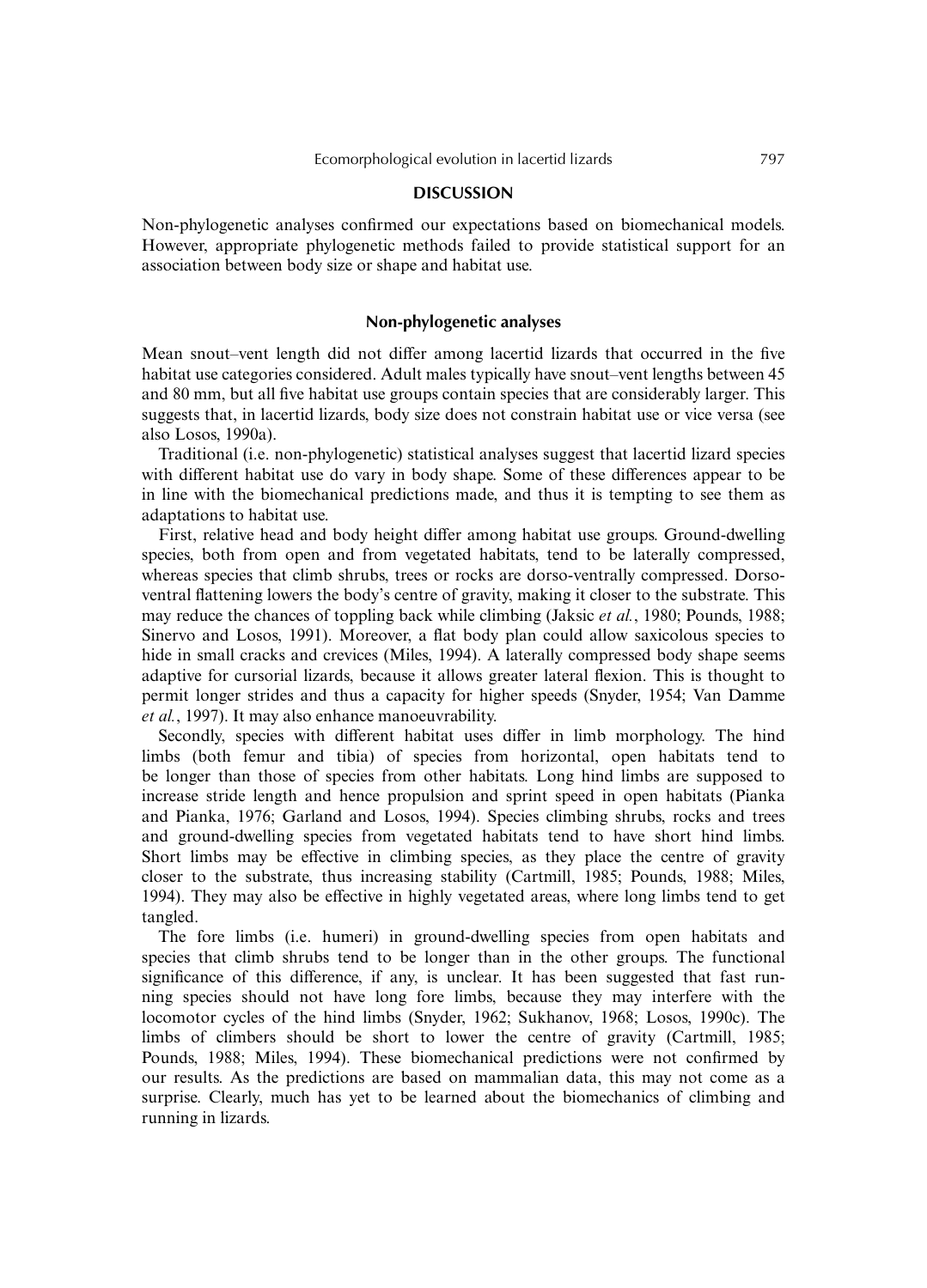## **Phylogenetic analyses**

As argued in the Introduction, inferring adaptation requires that the phylogenetic relationships among the species studied are taken into account. In this study, the phylogenetic analyses failed to show a close association between body size or shape and habitat use. This could mean that the resemblances among the members of one habitat use group have emerged via a common history, rather than through adaptation to the habitat use in question. Alternatively, methodological problems may have prevented us from demonstrating the putative adaptive relationship between morphology and habitat use.

A first methodological problem may be that we centred on the wrong morphological characters. Ecomorphological relationships may depend on more subtle differences in the musculoskeletal system than that studied here (Miles, 1994). Biomechanical considerations do predict differentiation in many of the characters we have examined, but the applicability of the models used to generate these predictions for lizards in general, and for lacertids in particular, has recently been questioned (Van Damme *et al*., 1997, 1998; see above). Detailed kinematic studies and performance measurements of lizards moving on different substrates and at different angles of inclination are needed to refine these biomechanical models.

Another methodological problem is the topology of the tree used in the analyses. We tried to test the robustness of our conclusion by re-running the analysis on a subset of all possible trees that can be generated from the original tree, given the uncertainties indicated in Fig. 1. Our conclusions appear to remain valid, regardless of the tree used. Only for residual head and trunk height is there a small possibility that our conclusion without correcting for multiple testing ('association') is corrupted because of using the wrong tree. We did not assess the potential error that was introduced in our analyses by equating all divergence times to unity (but see Martins and Garland, 1991; Walton, 1993; Bauwens *et al.*, 1995; Irschick *et al.*, 1996; Díaz-Uriarte and Garland, 1998).

The 'clustering' of habitat use on our phylogenetic tree constitutes perhaps a more serious problem. The 'clustering' weakens the power of our phylogenetic analyses, in the sense that, among habitat uses, variation in morphology must be high to obtain significant results (Fig. 5). Garland *et al.* (1993) described a similar situation in their phylogenetic test of the hypothesis that, in two clades of mammals (i.e. Carnivora and ungulates), herbivores would have smaller home ranges than carnivores and omnivores. Like 'habitat use' in lacertid lizards, 'diet' in these mammals is highly clustered. Herbivores crop up at one side of the root of the tree, omnivores and herbivores at the other. Thus, a diet transition has occurred only once in the history of the Carnivora and ungulates, reducing the degrees of freedom to such an extent that proving an association between diet and home range becomes impossible. Compare this situation with that described by Losos (1990a,b,c) in Caribbean *Anolis* lizards. Because of the exceptional radiation pattern of *Anolis* lizards (with independent morphological and ecological diversification on each of the islands colonized), habitat use in these lizards does not cluster at all on the phylogenetic tree. It may not be coincidental that Losos was able to demonstrate an association between habitat use and morphology in Caribbean *Anolis.* The confounding of habitat use with phylogeny reduces the value of the family Lacertidae as a test case for ecomorphological relationships. In the future, different approaches may prove more fruitful. Detailed examination of particular species with 'atypical' habitat use (e.g. saxicolous species within a largely ground-dwelling clade) may provide interesting clues. However,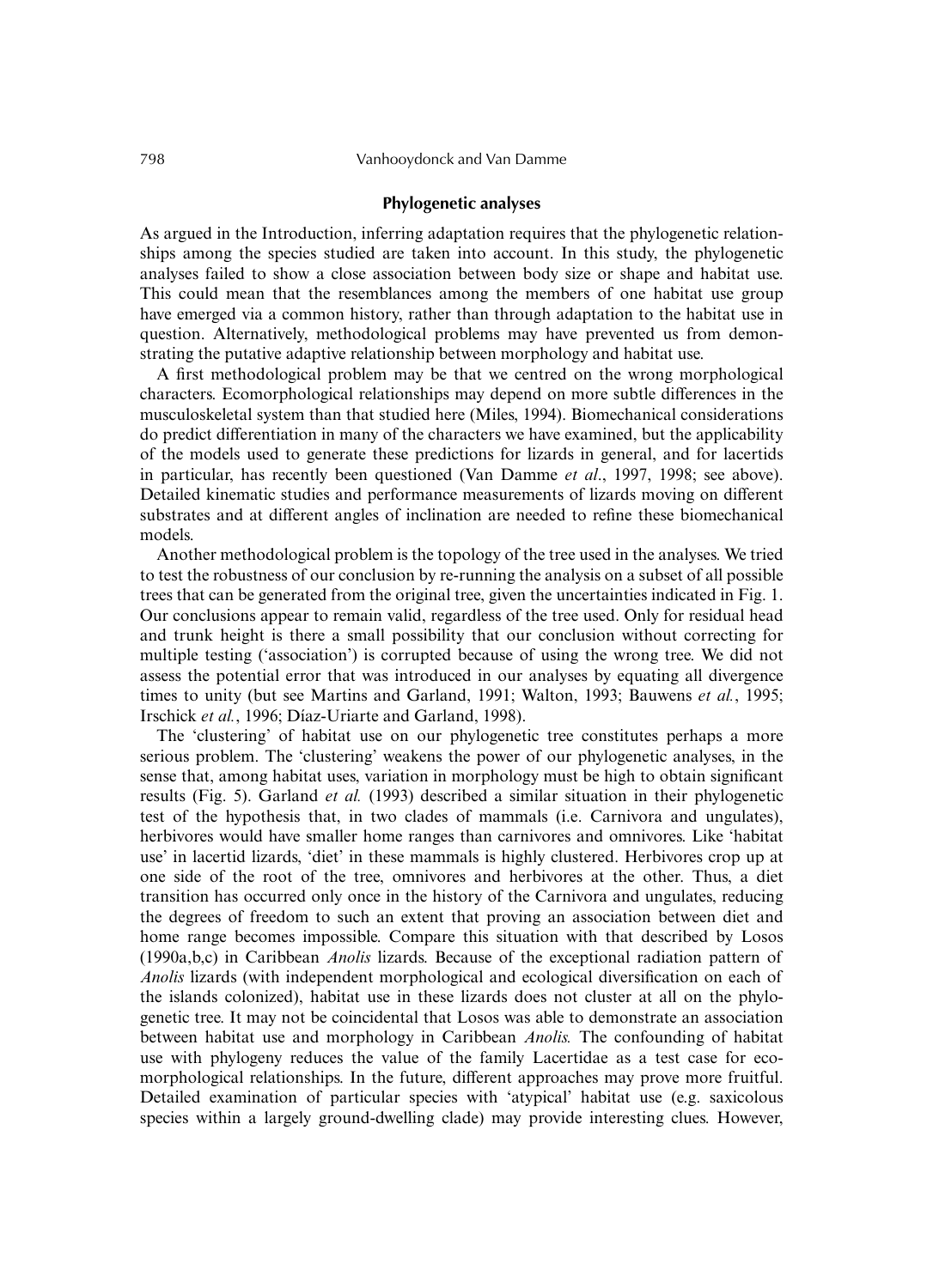few examples of such species can be found within the Lacertidae. Another avenue is to test for intraspecific morphological differentiation among populations that occupy different habitats (Van Damme *et al.*, 1997, 1998). Tracking morphological modifications in animals that have been introduced into new habitats (Losos *et al.*, 1997) is yet another option.

We have argued that the statistical properties of the data may have prevented us from identifying relationships between habitat use and morphology. This may be an overly adaptationist approach. An obvious alternative explanation for the lack of association between morphology and habitat use in lacertid lizards is that adaptation has not (yet) occurred. Adaptation of a trait requires heritable variation in the trait(s) considered, a selection gradient (*sensu* Arnold, 1983) and time.

We have no such information for the traits considered here, but it is generally acknowledged that morphological measures have relatively high heritabilities (Van Berkum and Tsuji, 1987; Tsuji *et al.*, 1989; Bennett and Huey, 1990), and therefore could respond quickly to selection. Williams (1992) has argued that, in theory, a bird's tibiotarsus might elongate from 1 to 100 cm in only 92 centuries. Moreover, it has been shown that, in novel or depauperate ecological conditions, adaptive radiation such as that expected for lacertids may have occurred in a period between 100 and 1000 years (see Losos *et al.*, 1994). Even more convincing, Losos *et al.* (1997) documented a change in average limb length in populations of *Anolis sagrei* that had been introduced in a novel habitat in just 10–14 years (although it is not yet clear whether this change is genetic or constitutes an example of phenotypic plasticity). Lacertid lizards radiated about 65 million years ago (Arnold, 1989a). Time, therefore, does not appear to be a real issue here.

The existence of a selection gradient, or its steepness, constitutes another matter. Although this has seldom been tested experimentally, it is likely that ground-dwelling lizards will benefit from traits that enable them to run faster on level ground, just as climbers will benefit from traits that enhance their speed on steep slopes. Specialization in one direction, however, may be at the expense of performance capacity in another (Van Damme *et al*., 1997, 1998). Most lacertid species do not use one type of habitat. Although most seem to 'prefer' one of the habitat types used in this study, they usually also encounter, and make use of, one or several other habitat types. For instance, individuals of *Podarcis sicula* typically forage on the ground in highly vegetated areas, but now and then do dash across open, sandy patches, and occasionally climb on a rock to bask or in a tree to escape from predators (personal observation). In such circumstances, average performance in a variety of conditions may be more important for survival than high performance in one condition. That is, most lacertids may benefit from a generalized body plan (see also Jaksic *et al.*, 1980).

This hypothesis rests on a number of assumptions that remain to be tested. First, the relation between morphology and (locomotor) performance needs to be examined. If differences in morphology do not translate into differences in performance, their ecological significance becomes dubious and adaptive explanation will fail. Secondly, the hypothesis contains elements of the 'Principle of Allocation' (Levins, 1968; Huey and Hertz, 1984), stating that 'a jack of all substrates is a master of none'. This assumption has been validated by some authors (Losos *et al.*, 1993; Sinervo and Losos, 1991), but refuted by others (Van Damme *et al.*, 1997). Much will depend on the existence of trade-offs among locomotor styles (e.g. level-running *vs* climbing). Finally, the significance of locomotor performance for survival and reproduction in the field remains to be tested.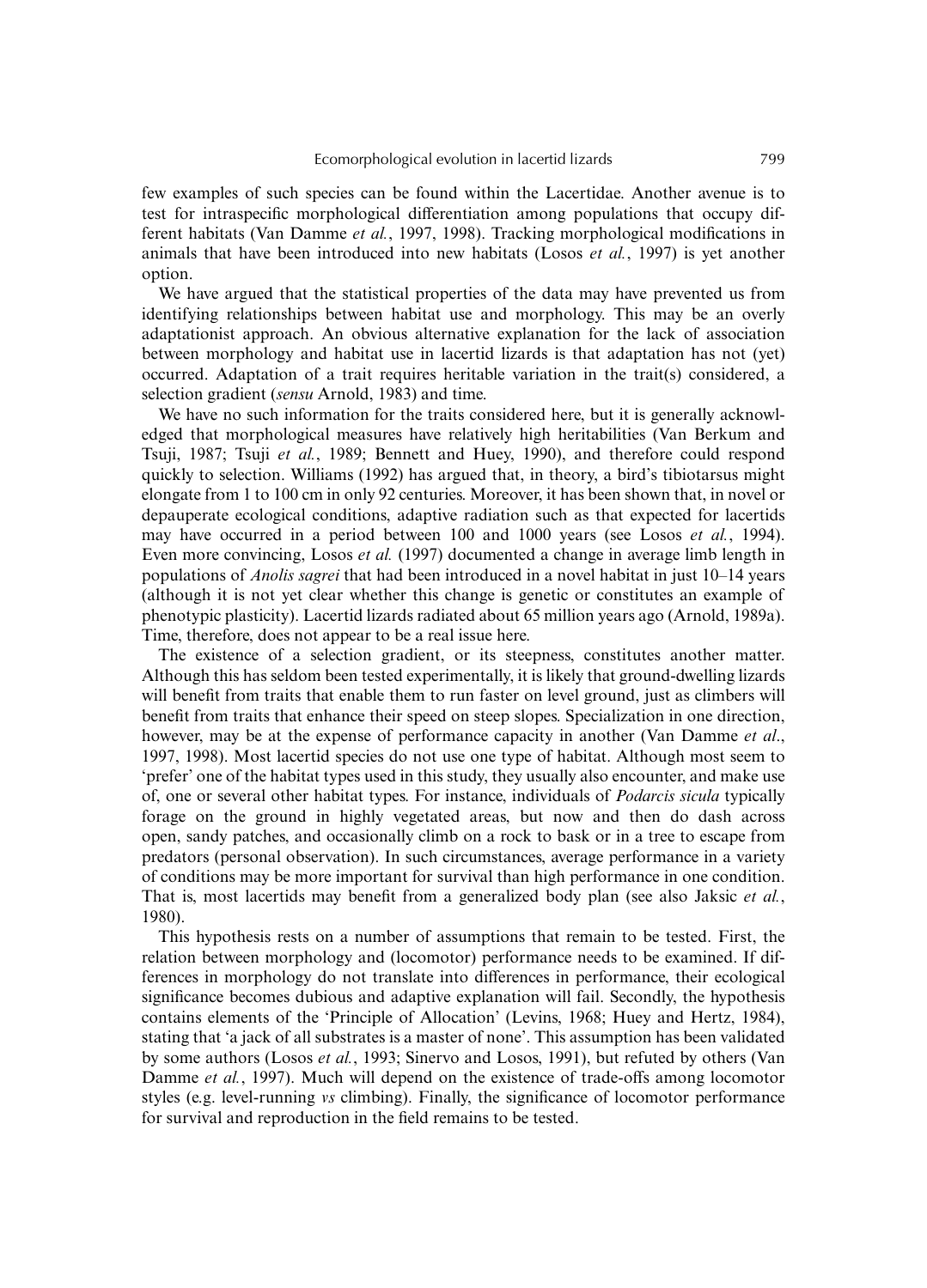In summary, lacertid species with different habitat use tend to differ from one another, but we cannot reject the null hypothesis that the morphological differences are not adaptations to habitat use and that they emerged as a result of a common history.

#### **ACKNOWLEDGEMENTS**

We thank E.N. Arnold from the Natural History Museum in London (UK), D. Meirte from the Museum of Central Africa in Brussels (Belgium) and G. Lenglet from the Royal Belgian Institute of Natural History in Brussels (Belgium) for allowing us access to the collections of Lacertids. E.N. Arnold checked the phylogenetic tree used. Peter Aerts, Dirk Bauwens, Anthony Herrel and two anonymous referees provided constructive comments on an earlier draft of the manuscript. This study was supported by an IWT grant (no. 951359) to B.V., a FWO-VI grant (G. 0221.96) and a GOA-BOF project (University of Antwerp 1999) to R.V.D. R.V.D. is a senior research assistant at the National Science Fund-Flanders (FWO-VI).

#### **REFERENCES**

- Abouheif, E. 1998. Random trees and the comparative method: A cautionary tale. *Evolution*, **52**: 1197–1204.
- Arnold, E.N. 1983. Osteology, genitalia and the relationships of *Acanthodactylus* (Reptilia: Lacertidae). *Bull. Br. Mus.* (*Nat. Hist.*) *Zool.*, **44**: 291–339.
- Arnold, E.N. 1989a. Towards a phylogeny and biogeography of the Lacertidae: Relationships within an Old-World family of lizards derived from morphology. *Bull. Br. Mus. Nat. Hist.* (*Zool*.), **55**: 209–257.
- Arnold, E.N. 1989b. Systematics and adaptive radiation of Equatorial African lizards assigned to the genera *Adolfus*, *Bedriagaia*, *Holaspis* and *Lacerta* (Reptilia: Lacertidae). *J. Nat. Hist.*, **23**: 525–555.
- Arnold, E.N. 1998. Structural niche, limb morphology and locomotion in lacertid lizards (Squamata: Lacertidae), a preliminary survey. *Bull. Nat. Hist. Mus. Lond.* (*Zool.*), **64**: 63–89.
- Arnold, E.N., Burton, J.A. and Ovenden, D.W. 1978. *Reptiles and Amphibians of Britain and Europe*. London: Collins.
- Arnold, S.J. 1983. Morphology, performance and fitness. *Am. Zool.*, **23**: 347–361.
- Ashmole, M. and Ashmole, P. 1989. *Natural History Excursions on Tenerife*: *A Guide to the Countryside, Plants and Animals*. Peebles, UK: Kidston Mill Press.
- Avery, R.A., Mueller, C.F., Jones, S.M., Smith, J.A. and Bond, D.J. 1987. Speeds and movement patterns of European lacertid lizards: A comparative study. *J. Herpetol.*, **21**: 324–329.
- Bauwens, D., Garland, T. Jr, Castilla, A.M. and Van Damme, R. 1995. Evolution of sprint speed in lacertid lizards: Morphological, physiological and behavioral covariation. *Evolution*, **49**: 848–863.
- Bennett, A.F. and Huey, R.B. 1990. *Studying the Evolution of Physiological Performance*. Oxford Surveys in Evolutionary Biology, Vol. 7, pp. 251–284. Oxford: Oxford University Press.
- Bischoff, W. 1984. *Lacerta oxycephala* Spitzkopfeidechse. In *Handbuch der Reptilien und Amphibien Europas. Band 2/I Echsen II* (*Lacerta*) (W. Böhme, ed.), pp. 301–317. Wiesbaden: AULA-Verlag.
- Bischoff, W. 1986. *Podarcis filfolensis* Malta-Eidechse. In *Handbuch der Reptilien und Amphibien Europas. Band 2/II Echsen III* (*Podarcis*) (W. Böhme, ed.), pp. 50–64. Wiesbaden: AULA-Verlag.
- Branch, B. 1988. *Snakes and Other Reptiles of Southern Africa*. Cape Town: Struik.
- Burnell, K.L. and Hedges, S.B. 1990. Relationships of Caribbean *Anolis* (Sauria: Iguanidae): An approach using slow-evolving protein loci. *Caribb. J. Sci.*, **26**: 7–30.
- Carroll, R.L. 1997. *Patterns and Processes of Vertebrate Evolution*. Cambridge: Cambridge University Press.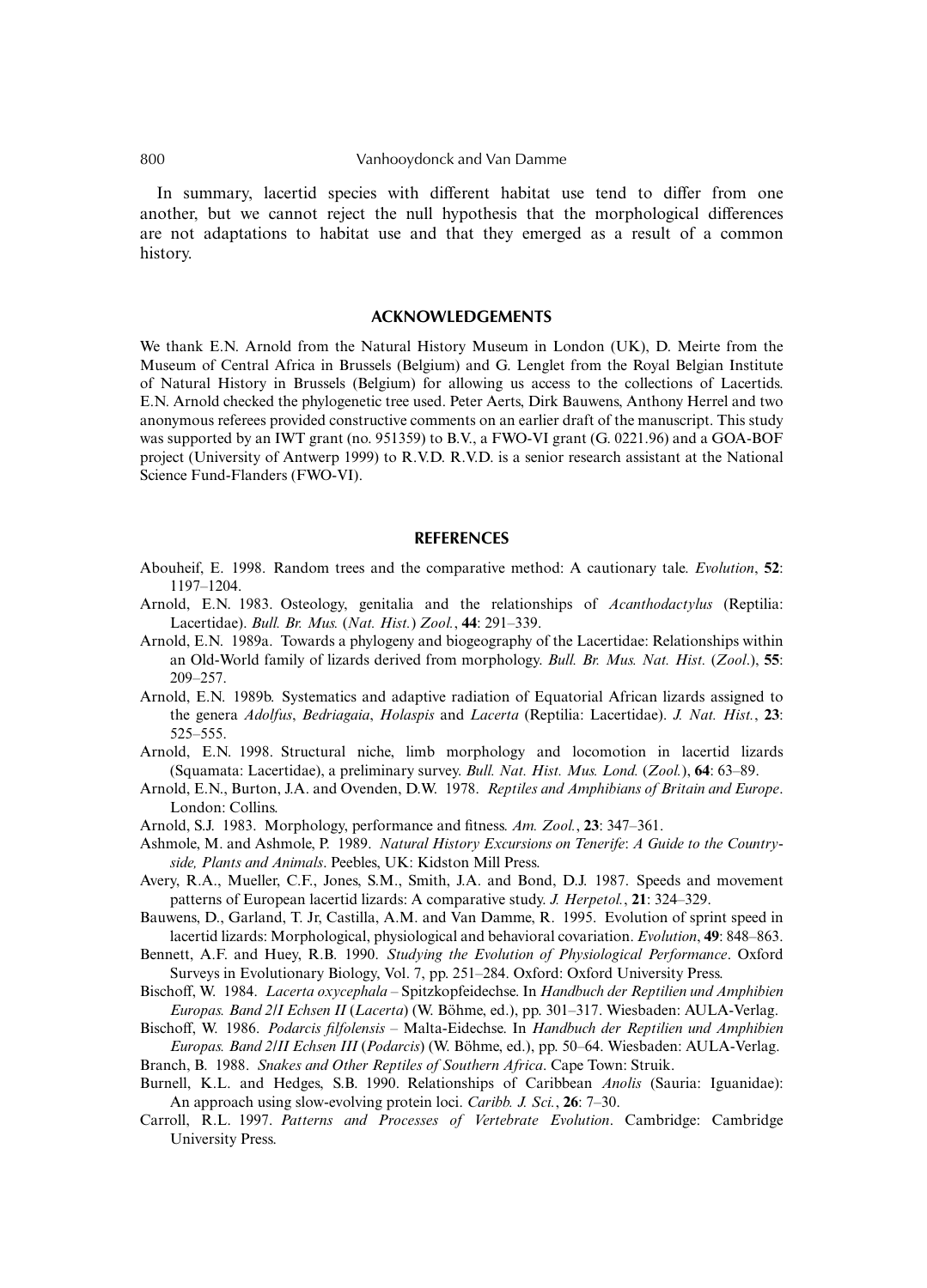- Cartmill, M. 1985. Climbing. In *Functional Vertebrate Morphology* (M. Hildebrand, D.M. Bramble, K.F. Liem and D.B. Wake, eds), pp. 73–88. Cambridge, MA: Harvard University Press.
- Castilla, A.M., Bauwens, D., Van Damme, R. and Verheyen, R.F. 1989. Notes on the biology of the high altitude lizard *Lacerta bedriagae*. *Herpetol. J.*, **1**: 400–403.
- Collette, B.B. 1961. Correlations between ecology and morphology in anoline lizards from Havana, Cuba and southern California. *Bull. Mus. Comp. Zool.*, **125**: 137–162.
- Coulter, G.W. 1991. *Lake Tanganyika and Its Life*. Oxford: Oxford University Press.
- Dely, O.G. and Böhme, W. 1984. *Lacerta vivipara* Waldeidechse. In *Handbuch der Reptilien und Amphibien Europas. Band 2/I Echsen II* (*Lacerta*) (W. Böhme, ed.), pp. 362–393. Wiesbaden: AULA-Verlag.
- Díaz-Uriarte, R. and Garland, T. Jr. 1998. Effects of branch lengths errors on the performance of phylogenetically independent contrasts. *Syst. Biol.*, **47**: 654–672.
- Feder, M.E., Bennett, A.F., Burggren, W.W. and Huey, R.B. 1987. *New Directions in Ecological Physiology.* Cambridge: Cambridge University Press.
- Felsenstein, J. 1985. Phylogenies and the comparative method. *Am. Nat*., **125**: 1–15.
- Felsenstein, J. 1988. Phylogenies and quantitative characters. *Ann. Rev. Ecol. Syst.*, **19**: 445–471.
- Forman, F. and Forman, B. 1981. Herpetologische Beobachtungen auf Korsika. *Herpetofauna*, **10**: 12–16.
- Garland, T. Jr and Losos, J.B. 1994. Ecological morphology of locomotor performance in Squamate reptiles. In *Ecological Morphology: Integrative Organismal Biology* (P.C. Wainwright and S.M. Reilly, eds), pp. 240–302. Chicago, IL: University of Chicago Press.
- Garland, T. Jr, Dickerman, A.W., Janis, C.M. and Jones, J.A. 1993. Phylogenetic analysis of covariance by computer simulation. *Syst. Biol.*, **42**: 265–292.
- Gruber, U. 1986. *Podarcis erhardii* Ägäische Mauereidechse. In *Handbuch der Reptilien und Amphibien Europas. Band 2/II Echsen III* (*Podarcis*) (W. Böhme, ed.), pp. 25–49. Wiesbaden: AULA-Verlag.
- Harvey, P.H. and Pagel, M.D. 1991. *The Comparative Method in Evolutionary Biology.* Oxford: Oxford University Press.
- Hochberg, Y. 1988. A sharper Bonferroni procedure for multiple tests of significance. *Biometrika*, **75**: 800–802.
- Huey, R.B. and Hertz, P.E. 1984. Is a jack-of-all-temperatures a master of none? *Evolution*, **38**: 441–444.
- in den Bosch, H.A.J. 1986. Beschränkte Freilandnahrungsanalysen an *Algyroides fitzingeri* (Wiegmann, 1834) auf Sardinien. *Salamandra*, **22**: 47–54.
- Irschick, D.J., Austin, C.C., Petren, K., Fisher, R.N., Losos, J.B. and Ellers, O. 1996. A comparative analysis of clinging ability among pad-bearing lizards. *Biol. J. Linn. Soc.*, **59**: 21–35.
- Irschick, D.J., Vitt, L.J., Zani, P. and Losos, J.B. 1997. A comparison of evolutionary radiations in mainland and Caribbean *Anolis* lizards. *Ecology*, **78**: 2191–2203.
- Jackson, D.A. 1993. Stopping rules in principal components analysis: A comparison of heuristical and statistical approaches. *Ecology*, **74**: 2204–2214.
- Jaksic, F.M., Nunez, H. and Ojeda, F.P. 1980. Body proportions, microhabitat selection, and adaptive radiation of *Liolaemus* lizards in central Chile. *Oecologia* (*Berl.*), **45**: 178–181.
- Kabisch, K. 1986. *Podarcis taurica* Taurische Eidechse. In *Handbuch der Reptilien und Amphibien Europas. Band 2/II Echsen III* (*Podarcis*) (W. Böhme, ed.), pp. 343–362. Wiesbaden: AULA-Verlag.
- Karsen, S.J., Wai-neng Lau, M. and Bogadek, A. 1986. *Hong Kong Amphibians and Reptiles*. Hong Kong: Urban Council.
- Lauder, G.V. 1995. On the inference of function from structure. In *Functional Morphology in Vertebrate Paleontology* (J.J. Thomasen, ed.), pp. 1–18. Cambridge: Cambridge University Press.
- Lederer, R.J. 1984. A view of avian ecomorphological hypotheses. *Ökologie der Vögel*, **6**: 119–126.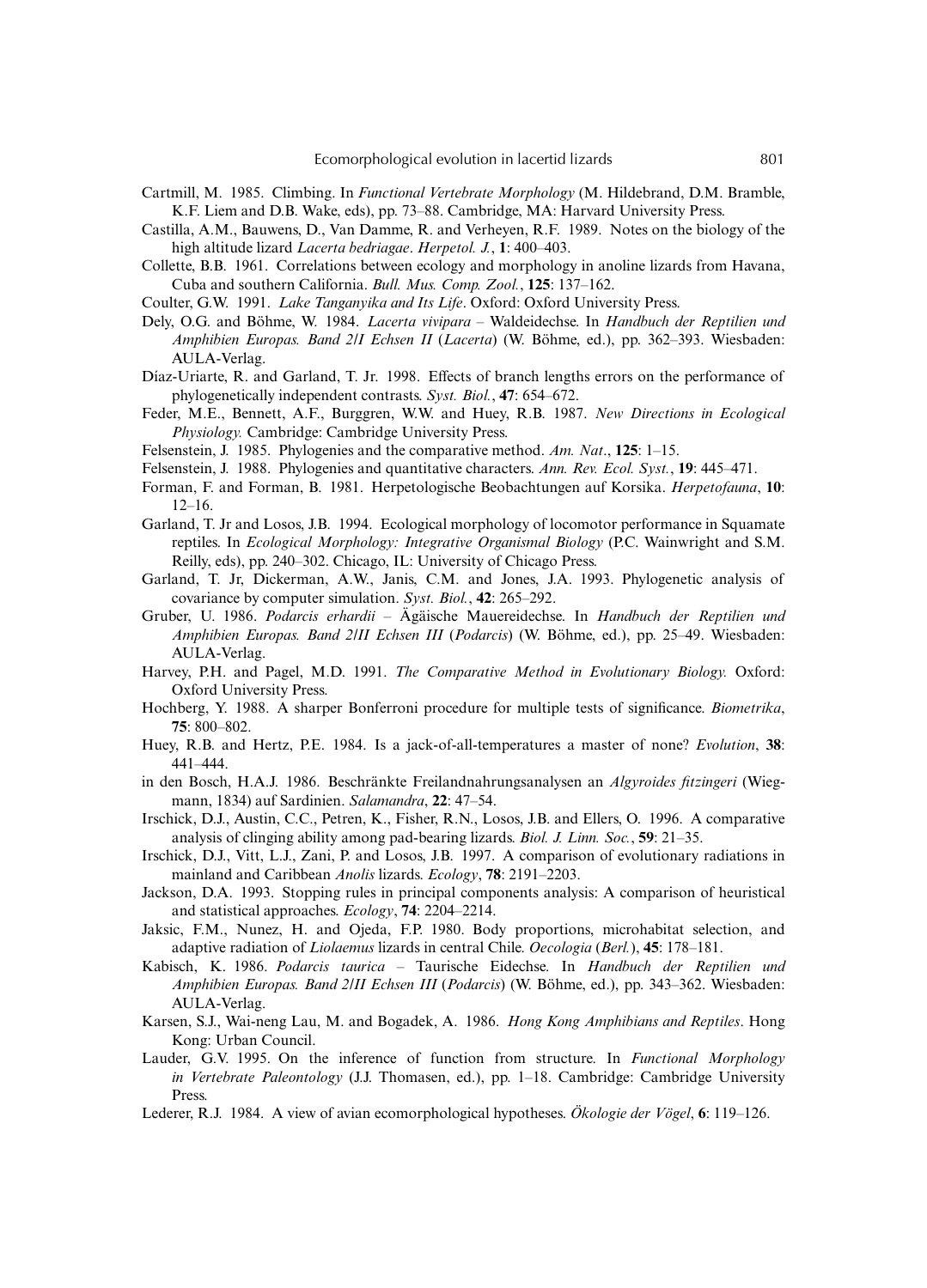- Levins, R. 1968. *Evolution in Changing Environments.* Princeton, NJ: Princeton University Press.
- Leviton, A.E., Anderson, S.C., Adler, K. and Minton, S.A. 1992. *Handbook of Middle East Amphibians and Reptiles*. New York: Society for the Study of Amphibians and Reptiles.
- Losos, J.B. 1990a. Ecomorphology, performance capability, and scaling of West Indian *Anolis* lizards: An evolutionary analysis. *Ecol. Monogr*., **60**: 369–388.
- Losos, J.B. 1990b. Concordant evolution of locomotor behaviour, display rate and morphology in *Anolis* lizards. *Anim. Behav*., **39**: 879–890.
- Losos, J.B. 1990c. The evolution of form and function: Morphology and locomotor performance in West Indian *Anolis* lizards. *Evolution*, **44**: 1189–1203.
- Losos, J.B. 1992. A critical comparison of the taxon-cycle and character-displacement models for size evolution of *Anolis* lizards in the Lesser Antilles. *Copeia*, **1992**: 279–288.
- Losos, J.B. 1994. An approach to the analysis of comparative data when a phylogeny is unavailable or incomplete. *Syst. Biol*., **43**: 117–123.
- Losos, J.B. and Irschick, D.J. 1996. The effect of perch diameter on escape behaviour of *Anolis* lizards: Laboratory predictions and field tests. *Anim. Behav.*, **51**: 593–602.
- Losos, J.B. and Sinervo, B. 1989. The effects of morphology and perch diameter on sprint performance of *Anolis* lizards. *J. Exp. Biol*., **245**: 23–30.
- Losos, J.B., Walton, B.M. and Bennett, A.F. 1993. Trade-offs between sprinting and clinging ability in Kenyan chameleons. *Funct. Ecol*., **7**: 281–286.
- Losos, J.B., Irschick, D.J. and Schoener, T. 1994. Adaptation and constraint in the evolution of specialization of Bahamian *Anolis* lizards. *Evolution*, **48**: 1786–1798.
- Losos, J.B., Warheit, K.I. and Schoener, T.W. 1997. Adaptive differentiation following experimental island colonization in *Anolis* lizards. *Nature*, **387**: 70–73.
- Losos, J.B., Jackman, T.R., Larson, A., de Queiroz, K. and Rodríguez-Schettino, L. 1998. Contingency and determinism in replicated adaptive radiations of island lizards. *Science*, **279**: 2115–2118.
- Lutz, D. and Mayer, W. 1985. Albumin evolution and its phylogenetic and taxonomic implications in several Lacertid lizards*. Amphibia-Reptilia*, **6**: 53–61.
- Martins, E.P. and Garland, T. Jr. 1991. Phylogenetic analyses of the correlated evolution of continuous characters: A simulation study. *Evolution*, **45**: 534–557.
- Mayer, W. and Benyr, G. 1994. Albumin-Evolution und Phylogenese in der Familie Lacertidae. *Ann. Naturhist. Mus. Wien*, **96B**: 621–648.
- Mayer, W. and Lutz, D. 1989. Chemosystematische Untersuchungen zur Phylogenese der Sammelgattung *Lacerta* (Reptilia: Sauria: Lacertidae). *Z. zool. Syst. Evolut.-forsch.*, **27**: 338–349.
- Mayer, W. and Lutz, D. 1990. Albumin-immunologische Untersuchungen zur Phylogenese de Gattung *Algyroides* und ihrer systematischen Position gegenüber der Sammelgattung *Lacerta* (Reptilia: Sauria: Lacertidae). *Zool. Anz.*, **224**: 99–105.
- Miles, D.B. 1994. Covariation between morphology and locomotory performance in Sceloporine lizards. In *Lizard Ecology: Historical and Experimental Perspectives* (L.J. Vitt and E.R. Pianka, eds), pp. 207–235. Princeton, NJ: Princeton University Press.
- Minton, S.A. Jr. 1966. A contribution to the herpetology of West Pakistan. *Bull. Am. Mus. Nat. Hist.*, **134**.
- Moermond, T.R. 1979. Habitat constraints on the behavior, morphology and community structure of *Anolis* lizards. *Ecology*, **60**: 152–164.
- Moreno, E. and Carrascal, L.M. 1993. Leg morphology and feeding postures in four *Parus* species: An experimental ecomorphological approach. *Ecology*, **74**: 2037–2044.
- Nettmann, H.K. and Rykena, S. 1984. *Lacerta viridis* Smaragdeidechse. In *Handbuch der Reptilien und Amphibien Europas. Band 2/I Echsen II* (*Lacerta*) (W. Böhme, ed.), pp. 129–180. Wiesbaden: AULA-Verlag.
- Pagel, M.D. 1993. Seeking the evolutionary regression coefficient: An analysis of what comparative methods measure. *J. Theor. Biol*., **164**: 191–205.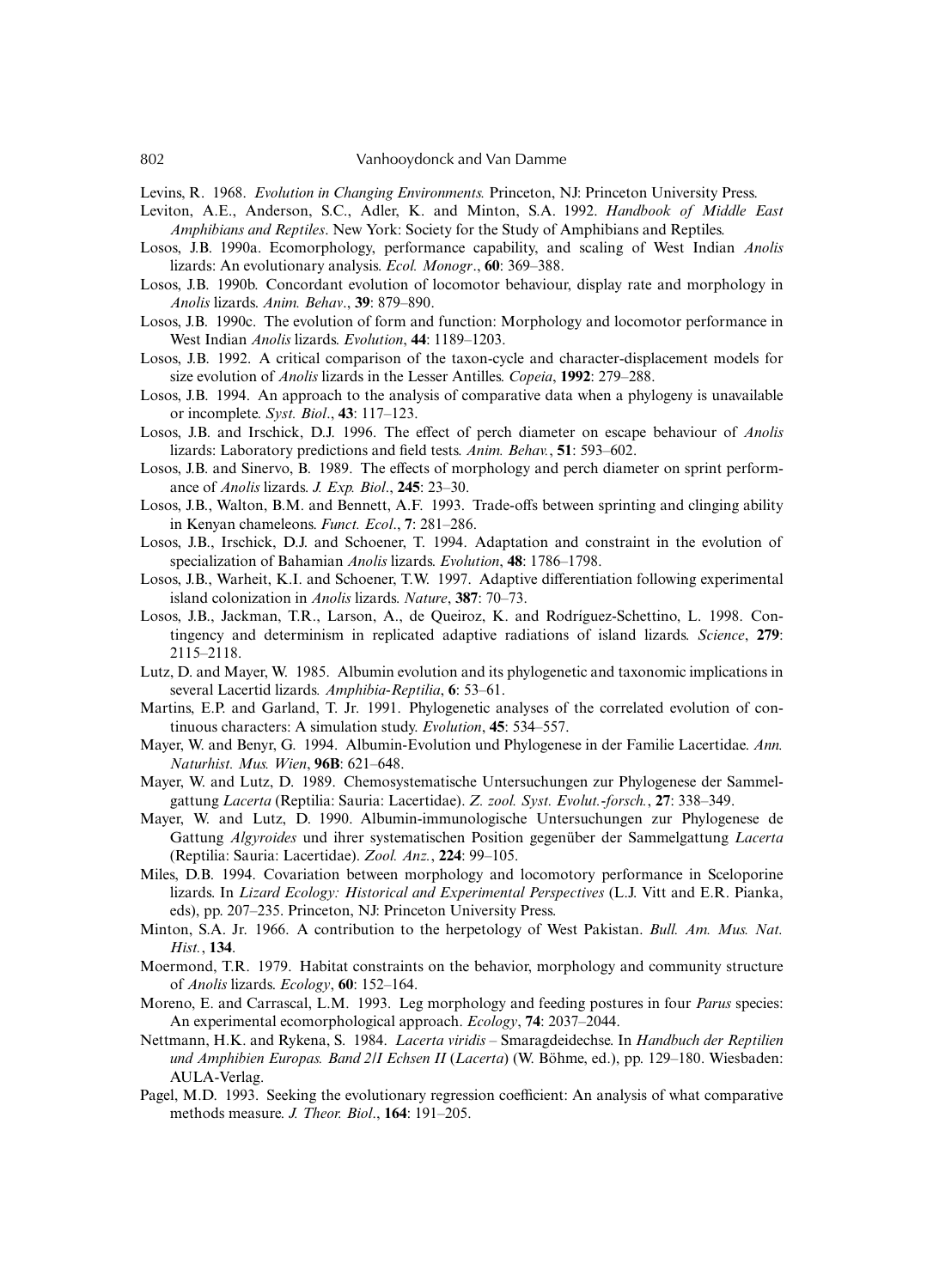- Pérez-Mellado, V. 1992. Ecology of lacertid lizards in a desert area of eastern Morocco. *J. Zool.* (*Lond.*), **226**: 369–386.
- Pianka, E.R. and Pianka, H.D. 1976. Comparative ecology of twelve species of nocturnal lizards (Gekkonidae) in the Western Australian desert. *Copeia*, **1**: 125–142.
- Pounds, J.A. 1988. Ecomorphology, locomotion, and microhabitat structure: Patterns in a tropical mainland *Anolis* community. *Ecol. Monogr*., **58**: 299–320.
- Rand, A.S. and Williams, E.E. 1969. The anoles of La Palma: Aspects of their ecological relationships. *Breviora*, **327**: 1–19.
- Schleich, H.H., Kästle, W. and Kabisch K. 1996. *Amphibians and Reptiles of North Africa: Biology, Systematics, Field Guide*. London: NHBS.
- Sinervo, B. and Losos, J.B. 1991. Walking the tight rope: Arboreal sprint performance among *Sceloporus occidentalis* lizard populations. *Ecology*, **72**: 1225–1233.
- Snyder, R.C. 1954. The anatomy and function of the pelvic girdle and hindlimb in lizard locomotion. *Am. J. Anat*., **95**: 1–36.
- Snyder, R.C. 1962. Adaptations for bipedal locomotion of lizards. *Am. Zool*., **2**: 191–203.
- Sokal, R.R. and Rohlf, F.J. 1994. *Biometry: The Principles and Practice of Statistics in Biological Research.* New York: W.H. Freeman.
- Sukhanov, V.B. 1968. *General System of Symmetrical Locomotion of Terrestrial Vertebrates and Some Features of Movement of Lower Tetrapods*. Leningrad: Nauka Publications (translated to English, Amerinde Publishing Co., New Delhi).
- Terent'ev, P.V. and Chernov, S.A. 1949. *Key to Amphibians and Reptiles.* Moscow: Gosudartvennae Izdatel'stvo 'Sovetskaya Nauka'.
- Tsuji, J.S., Huey, R.B., Van Berkum, F.H., Garland T. Jr and Shaw, R.G. 1989. Locomotor performance of hatchling fence lizards (*Sceloporus occidentalis*): Quantitative genetics and morphometric correlates*. Evol. Ecol*., **3**: 240–252.
- Van Berkum, F.H. and Tsuji, J.S. 1987. Inter-familial differences in sprint speed of hatchling *Sceloporus occidentalis* (Reptilia: Iguanidae). *J. Zool.* (*Lond.*), **212**: 511–519.
- Van Damme, R., Bauwens, D., Castilla, A.M. and Verheyen, R.F. 1990. Comparative thermal ecology of the sympatric lizards *Podarcis tiliguerta* and *Podarcis sicula. Acta Oecologica*, **11**: 503–512.
- Van Damme, R., Aerts, P. and Vanhooydonck, B. 1997. No trade-off between sprinting and climbing in two populations of the lizard *Podarcis hispanica* (Reptilia: Lacertidae). *Biol. J. Linn. Soc.*, **60**: 493–503.
- Van Damme, R., Aerts, P. and Vanhooydonck, B. 1998. Variation in morphology, gait characteristics and speed of locomotion in two populations of lizards. *Biol. J. Linn. Soc*., **63**: 409–427.
- Walton, B.M. 1993. Physiology and phylogeny: The evolution of locomotor energetics in hylid frogs. *Am. Nat*., **141**: 26–50.
- Wainwright, P.C. and Reilly, S.M., eds. 1994. *Ecological Morphology: Integrative Organismal Biology*. Chicago, IL: University of Chicago Press.
- Wiens, J.A. 1989. *The Ecology of Bird Communities: Foundations and Patterns*. Cambridge: Cambridge University Press.
- Wiens, J.A. and Rotenberry, J.T. 1980. Patterns of morphology and ecology in grassland and shrubsteppe bird populations. *Ecol. Monogr*., **50**: 287–308.
- Williams, E.E. 1972. The origin of faunas: Evolution of lizard congeners in a complex island fauna. A trial analysis. *Evol. Biol*., **6**: 47–89.
- Williams, E.E. 1983. Ecomorphs, faunas, island size, and diverse end points in island radiations of *Anolis*. In *Lizards Ecology: Studies of a Model Organism* (R.B. Huey, E.R. Pianka and T.W. Schoener, eds), pp. 326–370. Cambridge, MA: Harvard University Press.
- Williams, G.C. 1992. *Natural Selection: Domains, Levels, and Challenges*. Oxford: Oxford University Press.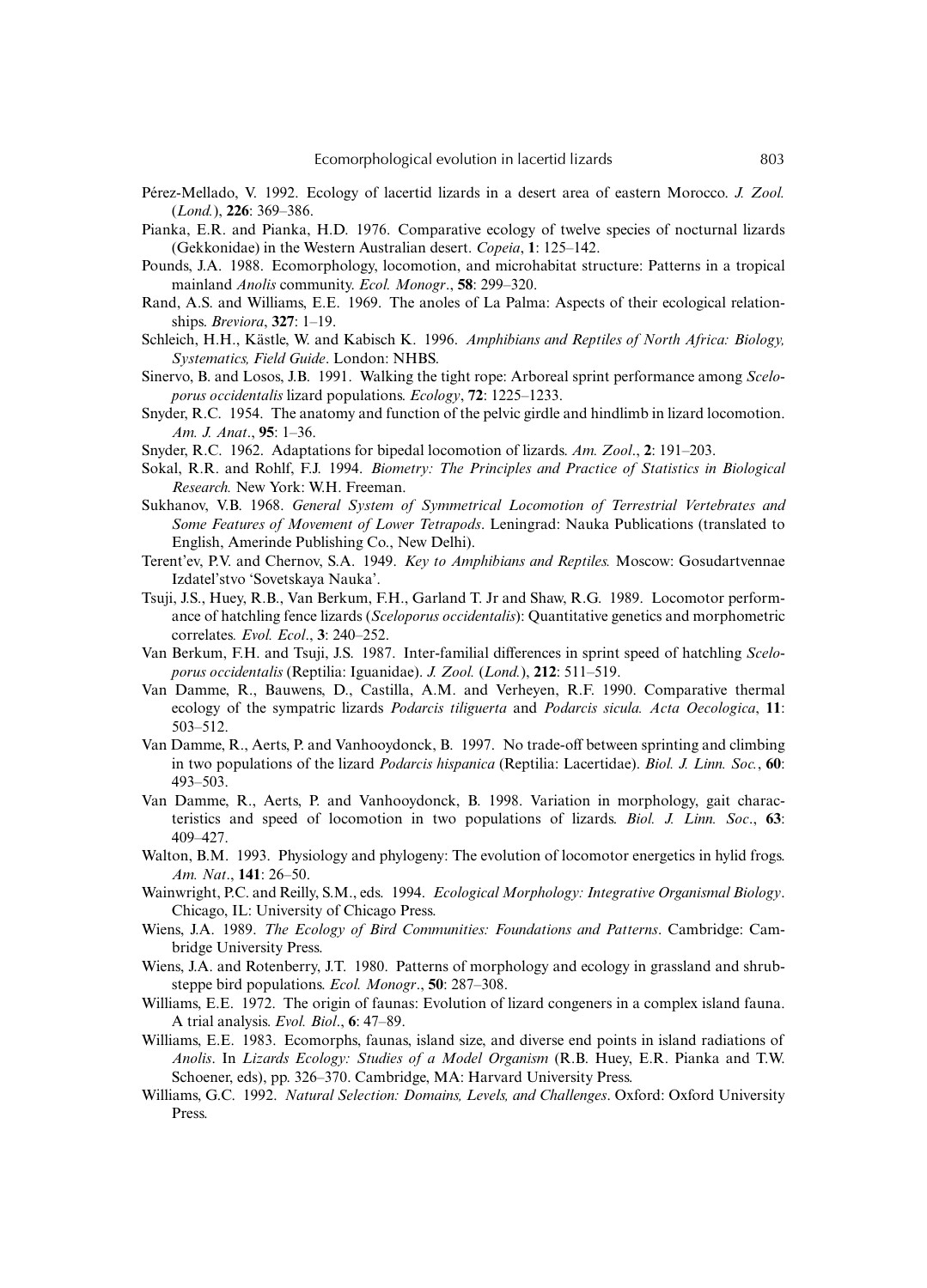| J. |
|----|
| r  |
| L  |
| г  |
| é  |

Measurements (mm) on 35 species of lacertid lizards: Body and head dimensions (mean ± s.p.)\* *Measurements* (*mm*) *on 35 species of lacertid lizards: Body and head dimensions* (*mean* ± *S.D.*)\*

| Species                            | length<br>Snout-vent                                                                                                                                                                                                                                                                                                                       | Head length                       | Head width                                                                                                                                                                                                                                                   | Head height                                                                                                                                          | Body length                                                                                     | Body height                                                                                                      | Body width                                                                                                                                                                                                                                    |
|------------------------------------|--------------------------------------------------------------------------------------------------------------------------------------------------------------------------------------------------------------------------------------------------------------------------------------------------------------------------------------------|-----------------------------------|--------------------------------------------------------------------------------------------------------------------------------------------------------------------------------------------------------------------------------------------------------------|------------------------------------------------------------------------------------------------------------------------------------------------------|-------------------------------------------------------------------------------------------------|------------------------------------------------------------------------------------------------------------------|-----------------------------------------------------------------------------------------------------------------------------------------------------------------------------------------------------------------------------------------------|
| A. aureus                          |                                                                                                                                                                                                                                                                                                                                            | 12.56                             | $\pm 0.8$                                                                                                                                                                                                                                                    |                                                                                                                                                      | 3.02<br>$+$                                                                                     |                                                                                                                  | $+$<br>14.76                                                                                                                                                                                                                                  |
| A. boskianus                       |                                                                                                                                                                                                                                                                                                                                            | $+1 +$<br>14.84                   | ±1.99<br>$\frac{8.47}{10.37}$                                                                                                                                                                                                                                | $+0.77$<br>$+ 1.78$<br>6.35                                                                                                                          | $+$                                                                                             | $5.91 \pm 1$<br>8.07 ± 2                                                                                         | $+1$                                                                                                                                                                                                                                          |
| A. longipes                        |                                                                                                                                                                                                                                                                                                                                            | $+1$<br>10.91                     | ± 0.67<br>7.54                                                                                                                                                                                                                                               | $+0.53$<br>5.69                                                                                                                                      | 2.63<br>$+1$<br>ភ្លឺ<br>អនុម្មត្ត<br>អនុម្មត្ត<br>អនុម្មត្ត                                     | $\pm$ 1.01<br>4.92                                                                                               | ± 0.94<br>7.14                                                                                                                                                                                                                                |
| A. pardalis                        |                                                                                                                                                                                                                                                                                                                                            | ±1.32<br>13.27                    | 9.28                                                                                                                                                                                                                                                         | $7.10 \pm 1.00$                                                                                                                                      | 5.37<br>$+1$                                                                                    | $6.84 \pm 1.72$                                                                                                  | $+2.88$<br>$+ 0.91$<br>5.05                                                                                                                                                                                                                   |
| A. scutellatus                     |                                                                                                                                                                                                                                                                                                                                            | $-0.86$<br>11.59                  | $\begin{array}{c} \pm 1.41 \\ \pm 0.88 \end{array}$<br>8.07                                                                                                                                                                                                  | $6.09 \pm 0.60$                                                                                                                                      | 3.03<br>$+1$                                                                                    |                                                                                                                  | 10.80                                                                                                                                                                                                                                         |
| E. persica                         |                                                                                                                                                                                                                                                                                                                                            | $\pm 2.22$<br>17.12               | $11.96 \pm 1.92$                                                                                                                                                                                                                                             | $\begin{array}{c} 10.09 \pm 1.63 \\ 8.60 \pm 0.80 \\ 7.26 \pm 0.90 \\ 5.72 \pm 0.39 \\ 5.72 \pm 0.39 \\ 21.97 \pm 4.87 \\ 6.14 \pm 0.55 \end{array}$ | 5.04<br>$+1$                                                                                    | $\begin{array}{c} 6.12 \pm 1.02 \\ 9.88 \pm 2.04 \\ 7.35 \pm 0.69 \\ 7.45 \pm 1.33 \\ 5.48 \pm 0.75 \end{array}$ | 3.02<br>$+$<br>26.53                                                                                                                                                                                                                          |
| $E.$ velox                         |                                                                                                                                                                                                                                                                                                                                            | $15.58 \pm 1.24$                  | $10.60 \pm 1.04$                                                                                                                                                                                                                                             |                                                                                                                                                      | 2.91<br>$+$<br>31.41                                                                            |                                                                                                                  | $\pm$ 0.73<br>8.91                                                                                                                                                                                                                            |
| I. capensis                        |                                                                                                                                                                                                                                                                                                                                            | $12.70 \pm 0.84$                  |                                                                                                                                                                                                                                                              |                                                                                                                                                      | $27.13 \pm 3.75$<br>$24.99 \pm 1.87$                                                            |                                                                                                                  | ±1.45<br>10.66                                                                                                                                                                                                                                |
| parva<br>ر<br>أ                    |                                                                                                                                                                                                                                                                                                                                            | $10.96 \pm 0.57$                  |                                                                                                                                                                                                                                                              |                                                                                                                                                      |                                                                                                 |                                                                                                                  |                                                                                                                                                                                                                                               |
| L. pater                           |                                                                                                                                                                                                                                                                                                                                            | $36.15 \pm 7.63$                  |                                                                                                                                                                                                                                                              |                                                                                                                                                      | 11.02<br>$+1$<br>58.68                                                                          | $22.38 \pm 4.85$<br>6.61 ± 1.21<br>4.81 ± 1.30                                                                   |                                                                                                                                                                                                                                               |
| M. brevirostris                    |                                                                                                                                                                                                                                                                                                                                            | $\pm\,0.89$<br>12.21              |                                                                                                                                                                                                                                                              |                                                                                                                                                      | 3.28<br>$+1$                                                                                    |                                                                                                                  |                                                                                                                                                                                                                                               |
| M. guttulata                       |                                                                                                                                                                                                                                                                                                                                            | $10.55 \pm 0.68$                  |                                                                                                                                                                                                                                                              | $\pm 0.42$<br>4.71                                                                                                                                   |                                                                                                 |                                                                                                                  |                                                                                                                                                                                                                                               |
| A. africanus                       |                                                                                                                                                                                                                                                                                                                                            | ±1.02                             |                                                                                                                                                                                                                                                              | 6.29                                                                                                                                                 |                                                                                                 |                                                                                                                  |                                                                                                                                                                                                                                               |
| A. jacksoni                        |                                                                                                                                                                                                                                                                                                                                            | ± 2.21<br>13.47                   | $\begin{array}{c} 8.18 \pm 0.52 \\ 7.11 \pm 0.43 \\ 7.525 \pm 5.57 \\ 8.48 \pm 0.73 \\ 8.61 \pm 0.38 \\ 8.71 \pm 0.39 \\ 8.63 \pm 0.38 \\ 8.71 \pm 0.38 \\ 8.72 \pm 0.38 \\ 8.72 \pm 0.38 \\ 7.36 \pm 0.43 \\ 7.36 \pm 0.43 \\ 7.36 \pm 0.43 \\ \end{array}$ | $7 + 0.68$<br>$7 + 1.54$<br>$7 + 1.54$<br>10.37                                                                                                      |                                                                                                 | $7.17 \pm 0.91$<br>11.63 $\pm$ 1.93                                                                              | $\begin{array}{c} 11.91 \pm 0.50 \\ 6.85 \pm 5.54 \\ 9.41 \pm 1.51 \\ 6.42 \pm 1.30 \\ 6.42 \pm 1.30 \\ 10.16 \pm 2.10 \\ 14.79 \pm 1.67 \\ 8.17 \pm 1.32 \\ 8.51 \pm 2.97 \\ 7.81 \pm 0.51 \\ 7.81 \pm 0.51 \\ 7.81 \pm 0.51 \\ \end{array}$ |
| A. vauereselli                     |                                                                                                                                                                                                                                                                                                                                            | $-5.0 \pm$<br>13.29               |                                                                                                                                                                                                                                                              | 6.77                                                                                                                                                 |                                                                                                 |                                                                                                                  |                                                                                                                                                                                                                                               |
| ${\cal G}$ galloti                 |                                                                                                                                                                                                                                                                                                                                            | ± 3.61<br>32.97                   |                                                                                                                                                                                                                                                              | $\pm$ 1.29                                                                                                                                           |                                                                                                 | $6.89 \pm 1.13$<br>19.99 $\pm 2.87$                                                                              | 26.51                                                                                                                                                                                                                                         |
| $H.$ spekii                        |                                                                                                                                                                                                                                                                                                                                            | $10.99 \pm 0.44$                  |                                                                                                                                                                                                                                                              | $5.59 \pm 0.39$                                                                                                                                      |                                                                                                 |                                                                                                                  |                                                                                                                                                                                                                                               |
| L. vivipara                        |                                                                                                                                                                                                                                                                                                                                            | ± 0.50<br>10.81                   | $+0.35$<br>7.48                                                                                                                                                                                                                                              |                                                                                                                                                      | $\overline{+}$                                                                                  |                                                                                                                  | 7.78                                                                                                                                                                                                                                          |
| O. minor                           |                                                                                                                                                                                                                                                                                                                                            | $10.65 \pm 0.50$                  |                                                                                                                                                                                                                                                              |                                                                                                                                                      |                                                                                                 |                                                                                                                  | 5.21                                                                                                                                                                                                                                          |
| P. sicula                          |                                                                                                                                                                                                                                                                                                                                            | $16.98 \pm 1.95$                  | $5.97 \pm 0.49$<br>10.68 $\pm$ 1.15                                                                                                                                                                                                                          | $\begin{array}{c} 5.94 \pm 0.32 \\ 4.79 \pm 0.29 \\ 9.27 \pm 1.13 \\ 7.56 \pm 0.89 \end{array}$                                                      | 2.11                                                                                            | $6.38 \pm 1.39$<br>$6.50 \pm 0.70$<br>$4.95 \pm 0.82$<br>$9.17 \pm 1.51$<br>$7.42 \pm 1.04$                      | $\begin{array}{r} +1.10 \\ +0.73 \\ +1.55 \\ +1.18 \end{array}$<br>9.89                                                                                                                                                                       |
| P. taurica                         |                                                                                                                                                                                                                                                                                                                                            | $\pm$ 1.19<br>13.47               | $8.90 \pm 0.94$                                                                                                                                                                                                                                              |                                                                                                                                                      | 3.52                                                                                            |                                                                                                                  | 8.24                                                                                                                                                                                                                                          |
| T. sexlineatus                     |                                                                                                                                                                                                                                                                                                                                            | $10.89 \pm 1.03$                  |                                                                                                                                                                                                                                                              | $4.87 \pm 0.47$                                                                                                                                      | 2.49                                                                                            | $4.70 \pm 0.66$                                                                                                  | $4.56 \pm 0.78$                                                                                                                                                                                                                               |
| A. haasi                           |                                                                                                                                                                                                                                                                                                                                            | $10.62 \pm 0.90$                  |                                                                                                                                                                                                                                                              |                                                                                                                                                      |                                                                                                 |                                                                                                                  |                                                                                                                                                                                                                                               |
| A. nigropunctatus                  |                                                                                                                                                                                                                                                                                                                                            | $7 ± 1.60$<br>$2 ± 3.59$<br>14.97 |                                                                                                                                                                                                                                                              |                                                                                                                                                      | $24.26 \pm 1.27.33 \pm 1.2$                                                                     | $4.80 \pm 0.92$<br>$6.23 \pm 1.11$<br>$14.44 \pm 3.07$                                                           | $\begin{array}{c} 6.62 \pm 1.35 \\ 8.01 \pm 1.34 \\ 14.76 \pm 3.49 \end{array}$                                                                                                                                                               |
| L. viridis                         |                                                                                                                                                                                                                                                                                                                                            | 21.92                             |                                                                                                                                                                                                                                                              |                                                                                                                                                      | $+$<br>49.48                                                                                    |                                                                                                                  |                                                                                                                                                                                                                                               |
| H. guentheri                       | $5.63 + 5.02$ $5.73 + 11.34$ $5.74 + 11.36$ $5.75 + 11.41$ $5.77 + 11.41$ $5.78 + 11.41$ $5.79 + 11.41$ $5.79 + 11.41$ $5.71 + 11.41$ $5.71 + 11.41$ $5.71 + 11.41$ $5.72 + 11.41$ $5.73 + 11.41$ $5.71 + 11.41$ $5.73 + 11.41$ $5.74 + 11.41$                                                                                             | $\pm 1.13$<br>10.02               | $\begin{array}{c} 5.67 \pm 0.52 \\ 6.83 \pm 0.77 \\ 9.17 \pm 1.15 \\ 14.99 \pm 2.82 \\ 6.06 \pm 0.83 \\ 6.06 \pm 0.83 \\ 8.92 \pm 0.56 \\ 8.92 \pm 0.18 \\ 5.41 \pm 0.18 \end{array}$                                                                        | $\begin{array}{c} 5.07 \pm 0.58 \\ 6.88 \pm 1.07 \\ 13.03 \pm 2.81 \\ 3.39 \pm 0.45 \end{array}$                                                     | $\begin{array}{c} 2.82 \\ 2.96 \\ 2.98 \\ 2.98 \\ 1.98 \\ 1.98 \\ \end{array}$<br>$21.02 \pm 1$ | $3.30 \pm 0.58$                                                                                                  | $5.72 \pm 1.36$                                                                                                                                                                                                                               |
| L. chlorogaster                    |                                                                                                                                                                                                                                                                                                                                            | ± 0.62<br>14.02                   |                                                                                                                                                                                                                                                              | ± 0.41<br>7.03                                                                                                                                       | $+1$<br>28.11                                                                                   | $6.35 \pm 0.33$                                                                                                  |                                                                                                                                                                                                                                               |
| A. fitzingeri                      |                                                                                                                                                                                                                                                                                                                                            | ± 0.33<br>8.82                    |                                                                                                                                                                                                                                                              | $\pm$ 0.32<br>3.59                                                                                                                                   | $19.19 \pm 1.81$                                                                                | $3.43 \pm 0.33$<br>6.75 ± 0.76                                                                                   | $7.14 \pm 0.60$<br>$5.05 \pm 0.72$<br>$10.80 \pm 1.52$<br>$26.53 \pm 5.22$<br>8.91 ± 1.72                                                                                                                                                     |
| L. bedriagae                       |                                                                                                                                                                                                                                                                                                                                            | $2.24$<br>5.81<br>$+$<br>19.52    | $\pm$ 1.37<br>11.65                                                                                                                                                                                                                                          | ± 0.66<br>7.47                                                                                                                                       | 3.33<br>$36.24 \pm 1$                                                                           |                                                                                                                  |                                                                                                                                                                                                                                               |
| L. jayakari                        |                                                                                                                                                                                                                                                                                                                                            | $31.70 \pm$                       | 5.09<br>$20.80 \pm$                                                                                                                                                                                                                                          | ± 4.20<br>16.64                                                                                                                                      | ±10.97<br>59.31                                                                                 |                                                                                                                  | 26.53                                                                                                                                                                                                                                         |
| L. oxycephala                      |                                                                                                                                                                                                                                                                                                                                            | $\pm\,1.03$<br>14.43              | $\pm\,0.68$<br>9.23                                                                                                                                                                                                                                          | ± 0.67<br>5.98                                                                                                                                       | $26.87 \pm 1.67$                                                                                | $18.08 \pm 3.27$<br>$5.93 \pm 0.88$                                                                              |                                                                                                                                                                                                                                               |
| P. erhardii                        | $67$<br>$96$                                                                                                                                                                                                                                                                                                                               | ± 0.61<br>15.41                   | 0.46<br>$+1$<br>10.32                                                                                                                                                                                                                                        | 0.33<br>$+$<br>8.30                                                                                                                                  | 2.69<br>$+$<br>34.38                                                                            | $\begin{array}{c} 5.93 \pm 0.88 \\ 8.00 \pm 0.71 \\ 8.60 \pm 1.27 \end{array}$                                   | ± 0.78<br>10.66                                                                                                                                                                                                                               |
| P. filfolensis                     | $73.35 \pm 2$                                                                                                                                                                                                                                                                                                                              | ± 0.58<br>17.54                   | ± 0.53<br>11.61                                                                                                                                                                                                                                              | $\frac{0.57}{0.87}$<br>$+1$<br>9.17                                                                                                                  | $+1$<br>38.52                                                                                   |                                                                                                                  | ±1.94<br>11.91                                                                                                                                                                                                                                |
|                                    | 6.30<br>$+1 +$<br>54.42                                                                                                                                                                                                                                                                                                                    | $+$<br>$\overline{50}$            | $+$<br>7.66<br>9.81                                                                                                                                                                                                                                          | $+1$                                                                                                                                                 | 2.60<br>$+1$<br>29.11<br>31.64                                                                  | $+$<br>$\overline{4}$<br>5.41                                                                                    | ±1.04<br>6.85                                                                                                                                                                                                                                 |
| P. muralis<br>P. tiliguerta        | 50<br>61.69                                                                                                                                                                                                                                                                                                                                | $+1$<br>82                        | $+$                                                                                                                                                                                                                                                          | $+$<br>$\frac{5}{2}$                                                                                                                                 | 4.49<br>$+$                                                                                     | $+$                                                                                                              | 1.47<br>$+$                                                                                                                                                                                                                                   |
|                                    | * Snout-vent length = measured from tip of snout to cloaca; head length = measured from tip of snout to occipital scale; head width = measured at widest point; head<br>height = measured at highest point; body length = distance between fore and hind limbs measured between shoulder and pelvic joint; body width = measured at widest |                                   |                                                                                                                                                                                                                                                              |                                                                                                                                                      |                                                                                                 |                                                                                                                  |                                                                                                                                                                                                                                               |
| point; body height = measured at h | ighest point                                                                                                                                                                                                                                                                                                                               |                                   |                                                                                                                                                                                                                                                              |                                                                                                                                                      |                                                                                                 |                                                                                                                  |                                                                                                                                                                                                                                               |